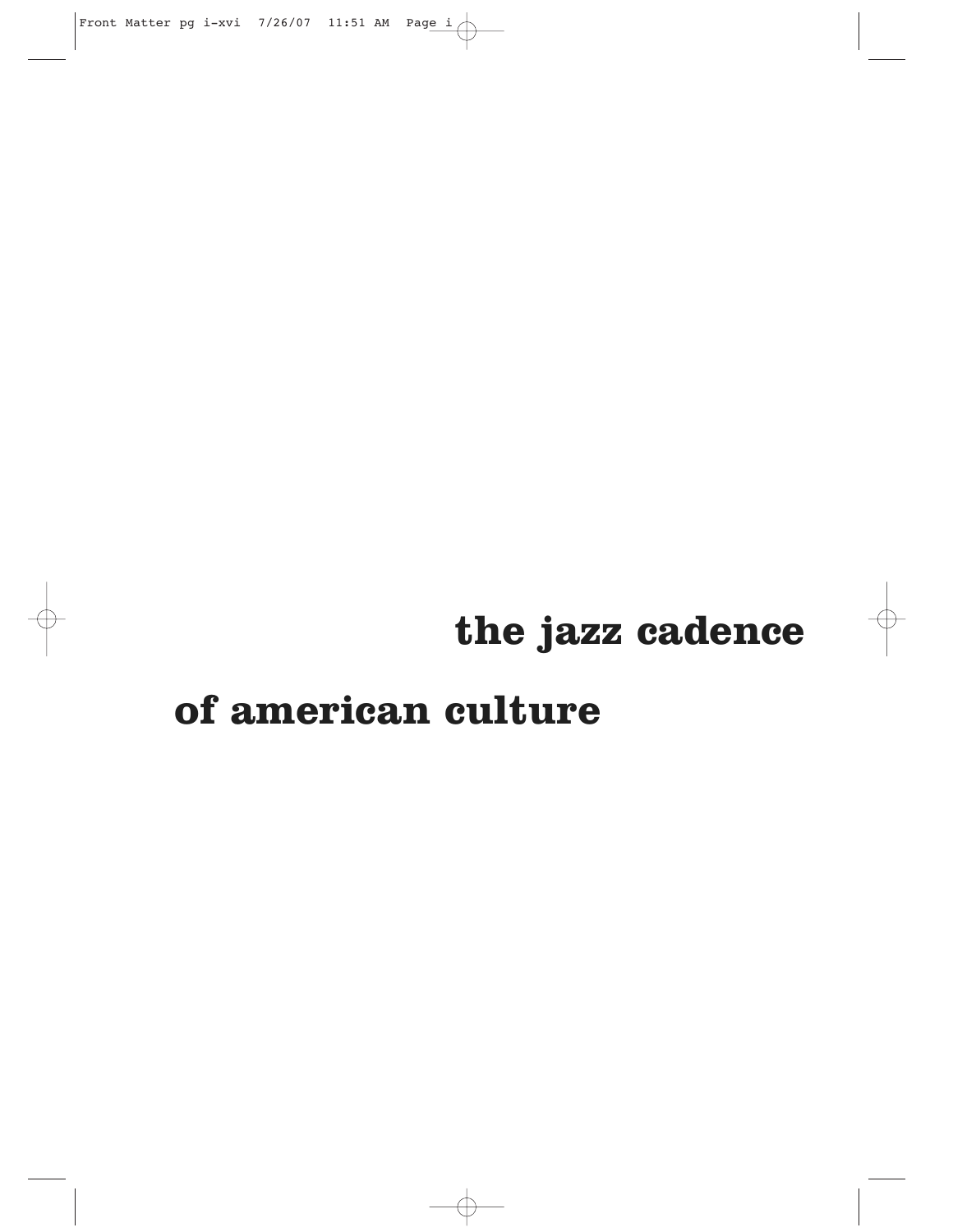Columbia University Press New York

Columbia University Press *Publishers Since 1893*  New York Chichester, West Sussex Copyright © 1998 Robert G. O'Meally Reprinted by permission of Columbia University Press All rights reserved

Library of Congress Cataloging-in-Publication Data

The jazz cadence of American culture / edited by Robert G. O'Meally.

> p. cm. Thirty-five essays. Includes bibliographical reference and index.

 Contents: Part I. What is jazz—Part 2. One nation under a groove, or, The United States of jazzocracy—Part 3. Jazz lines and colors : the sound I saw—Part 4. Jazz is a dance : jazz art in motion—Part 5. Tell the story : jazz, history, memory—Part 6. Writing the blues, writing jazz.

 ISBN 0-231-10448-0 (cloth : alk. paper). — ISBN 0-231- 10449-9 (pbk.: alk. paper)

 1. Jazz—History and criticism. 2. Blues (Music)—History and criticism. 3. Afro-Americans—Music—History and criticism.

1. O'Meally, Robert G., 1948–. ML3508.J38 1998 781.65—DC21

98–14768

Material included in JSO by permission of Columbia University Press.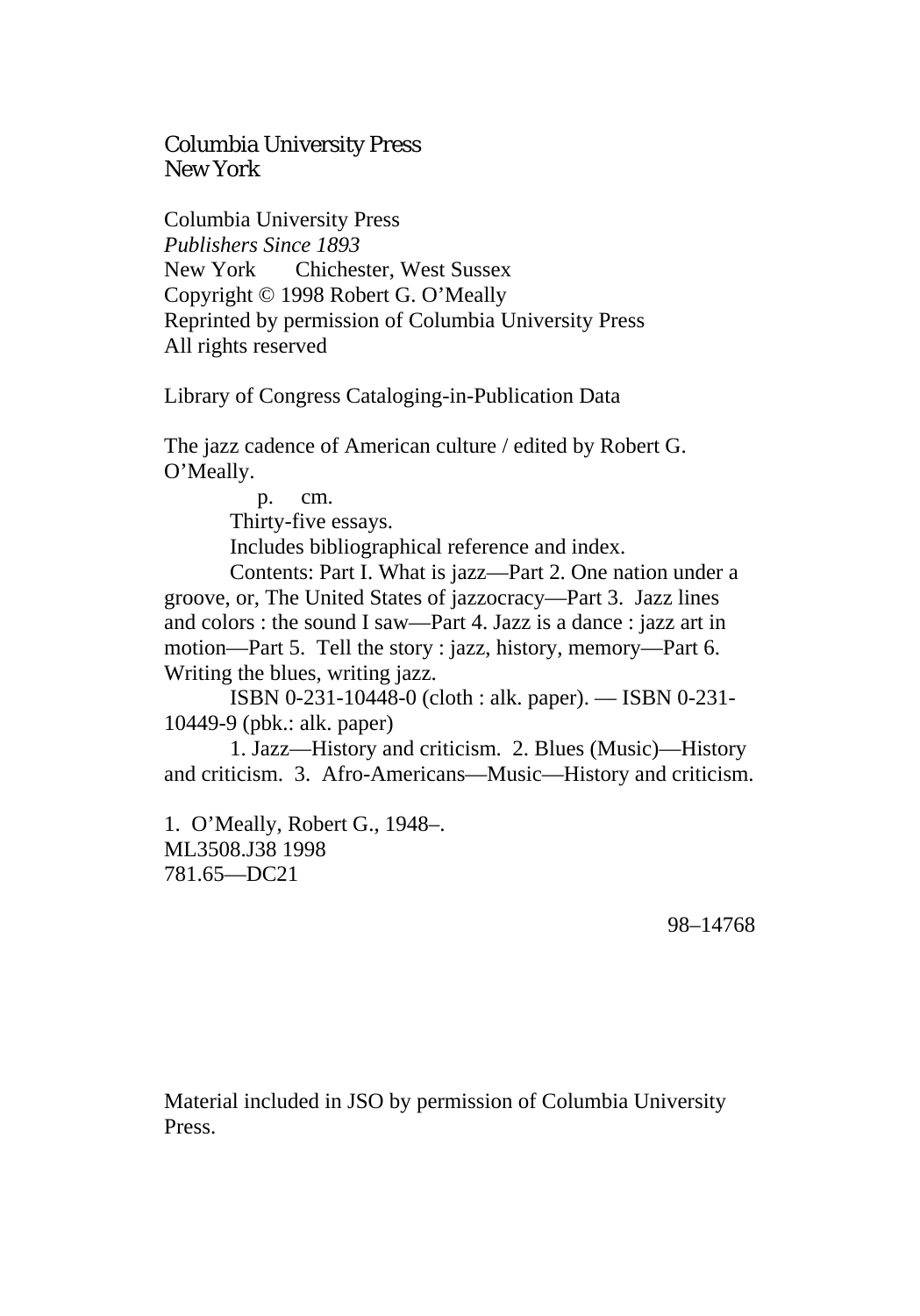# **chapter 28**

SCOTT DEVEAUX

### **Constructing the Jazz Tradition\***

\* Scott DeVeaux teaches music at the University of Virginia. He wishes to thank his colleague James Rubin for his generous advice and insight in writing this article.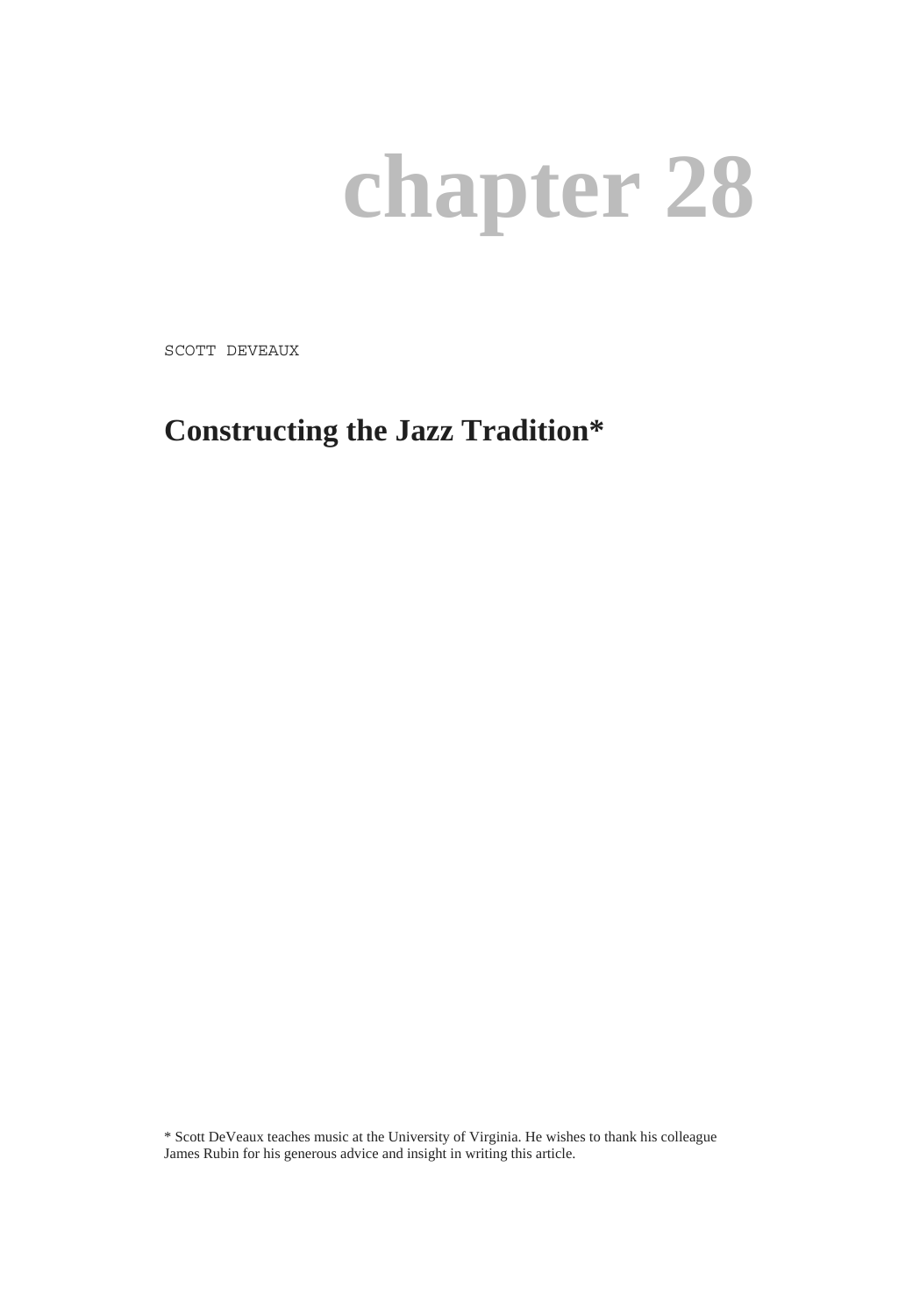I don't know where jazz is going. Maybe it's going to hell. You can't make anything go anywhere. It just happens.  $\tau$ HELONIOUS MONK

**I**

To judge from textbooks aimed at the college market, something like an official history of jazz has taken hold in recent years. On these pages, for all its chaotic diversity of style and expression and for all the complexity of its social origins, jazz is presented as a coherent whole, and its history as a skillfully contrived and easily comprehended narrative. After an obligatory nod to African origins and ragtime antecedents, the music is shown to move through a succession of styles or periods, each with a conveniently distinctive label and time period: New Orleans jazz up through the 1920s, swing in the 1930s, bebop in the 1940s, cool jazz and hard bop in the 1950s, free jazz and fusion in the 1960s. Details of emphasis vary. But from textbook to textbook, there is substantive agreement on the defining features of each style, the pantheon of great innovators, and the canon of recorded masterpieces.

This official version of jazz history continues to gain ground through the burgeoning of jazz appreciation classes at universities and colleges. It is both symptom and cause of the gradual acceptance of jazz, within the academy and in the society at large, as an art music—"America's classical music," in a frequently invoked phrase.<sup>1</sup> Such acceptance, most advocates of jazz agree, is long overdue. If at one time jazz could be supported by the marketplace, or attributed to a nebulous (and idealized) vision of folk creativity, that time has long passed. Only by acquiring the prestige, the "cultural capital" (in Pierre Bourdieu's phrase) of an artistic tradition can the music hope to be heard, and its practitioners receive the support commensurate with their training and accomplishments. The accepted historical narrative for jazz serves this purpose. It is a pedigree, showing contemporary jazz to be not a fad or a mere popular music, subject to the whims of fashion, but an autonomous art of some substance, the culmination of a long process of maturation that has in its own way recapitulated the evolutionary progress of Western art.

The added twist is that this new American classical music openly acknowledges its debt not to Europe, but to Africa. There is a sense of triumphant reversal as the music of a formerly enslaved people is designated a "rare and valuable national American treasure" by the Congress, and beamed overseas as a weapon of the Cold War.<sup>2</sup> The story of jazz, therefore, has an important political dimension, one that unfolds naturally in its telling. Louis Armstrong, Duke Ellington, and John Coltrane provide powerful examples of black achievement and genius. Their exacting discipline cannot be easily marginalized, *pace* Adorno, as "mere" popular entertainment, or as the shadowy replication of European forms. The depth of tradition, reaching back in an unbroken continuum to the beginning of the century, belies attempts to portray African Americans as people without a past—hence the appeal of an unambiguous and convincing historical narrative: If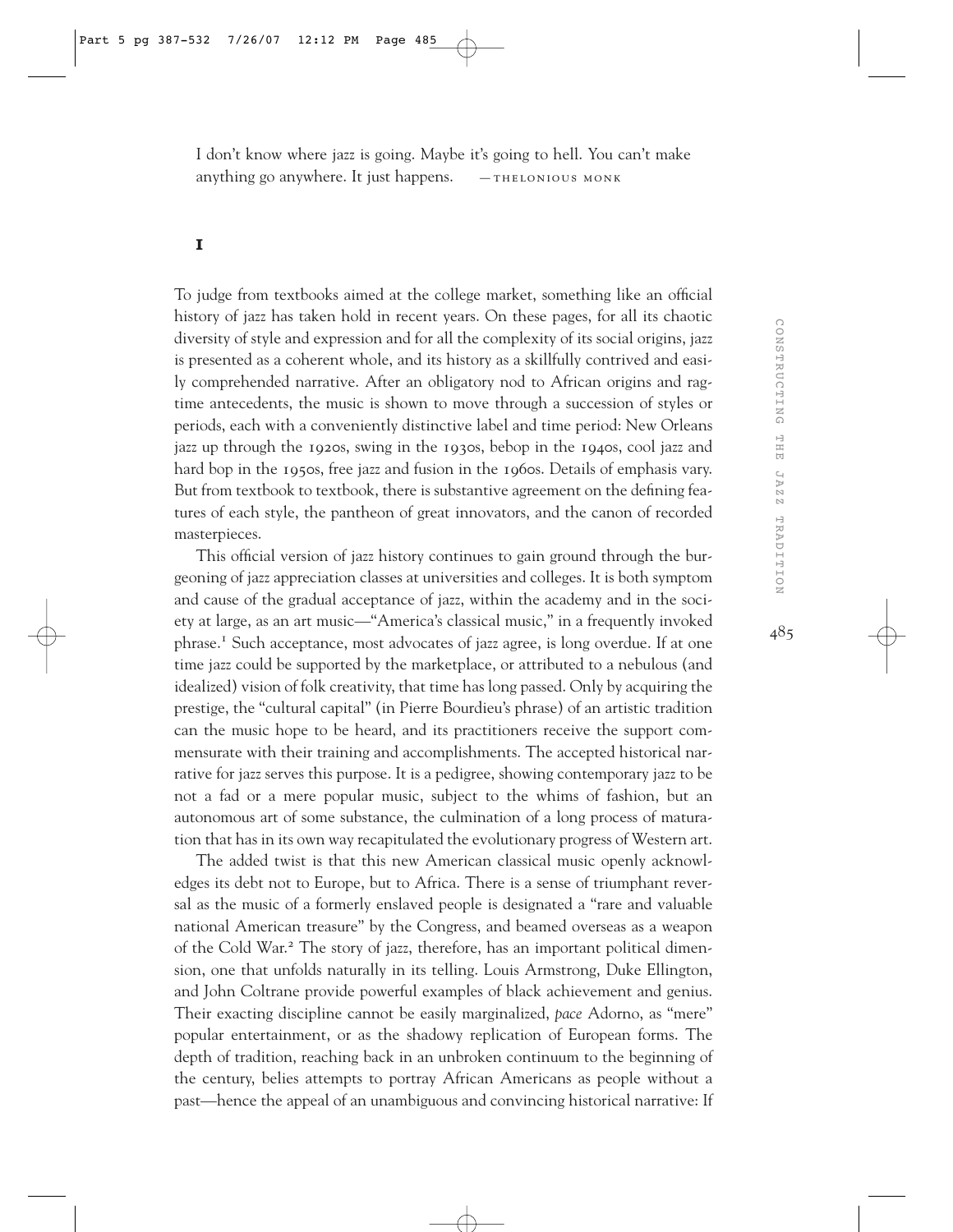the achievements that jazz represents are to be impressed on present and future generations, the story must be told, and told well.

For all its pedagogical utility, though, the conventional narrative of jazz history is a simplification that begs as many questions as it answers. For one thing, the story that moves so confidently at the outset from style to style falters as it approaches the present. From the origins of jazz to bebop there is a straight line; but after bebop, the evolutionary lineage begins to dissolve into the inconclusive coexistence of many different, and in some cases mutually hostile, styles. "At the century's halfway mark," complains one textbook, "the historical strand that linked contemporary jazz to its roots suddenly began to fray. The cohesive thread had been pulled apart in the '40s by the bebop musicians, and now every fiber was bent at a slightly different angle" (Tirro 291). Beginning with the 1950s and 1960s, the student of jazz history is confronted with a morass of terms—*cool jazz*, *hard bop*, *modal jazz*, *Third Stream*, *New Thing*—none of which convincingly represents a consensus.<sup>3</sup> For the most recent decades, the most that writers of textbooks can manage is to sketch out the contrasting directions pointed to by free jazz and jazz/rock fusion, implying to the impressionable student that an informed view embraces both, as it embraces all preceding styles, and that the future of jazz is bound up with a pluralism that somehow reconciles these apparently irreconcilable trends.<sup>4</sup> No one, apparently, has thought to ask whether the earlier "cohesive thread" of narrative might mask similarly conflicting interpretations.

At the same time that jazz educators have struggled to bring order to jazz history, a controversy over the current state and future direction of jazz has become noisily evident in the popular media. The terms of this debate pit so-called *neoclassicists*, who insist on the priority of tradition and draw their inspiration and identity from a sense of connectedness with the historical past, against both the continuous revolution of the *avant-garde* and the commercial orientation of *fusion*. At stake, if the rhetoric is taken at face value, is nothing less than the music's survival. Some have argued, for example, that the neoclassicist movement, led by youthful celebrity Wynton Marsalis, has rescued jazz from extinction. "Largely under his influence," proclaimed a *Time* author in a recent cover story,

a jazz renaissance is flowering on what was once barren soil. Straight-ahead jazz music almost died in the 1970s as record companies embraced the electronically enhanced jazz-pop amalgam known as fusion. Now a whole generation of prodigiously talented young musicians is going back to the roots, using acoustic instruments, playing recognizable tunes and studying the styles of earlier jazzmen. (SANCTON 66)

Other critics counter that the triumph of a retrospective aesthetic is in fact all the evidence one might need that jazz is dead; all that is left to the current generation is the custodial function of preserving and periodically reviving glorious moments from the past.<sup>5</sup>

The neoclassicists' nostalgia for a Golden Age located ambiguously somewhere between the swing era and 1960s hard bop resonates curiously with issues that go back to the earliest days of jazz historiography. Marsalis and his followers have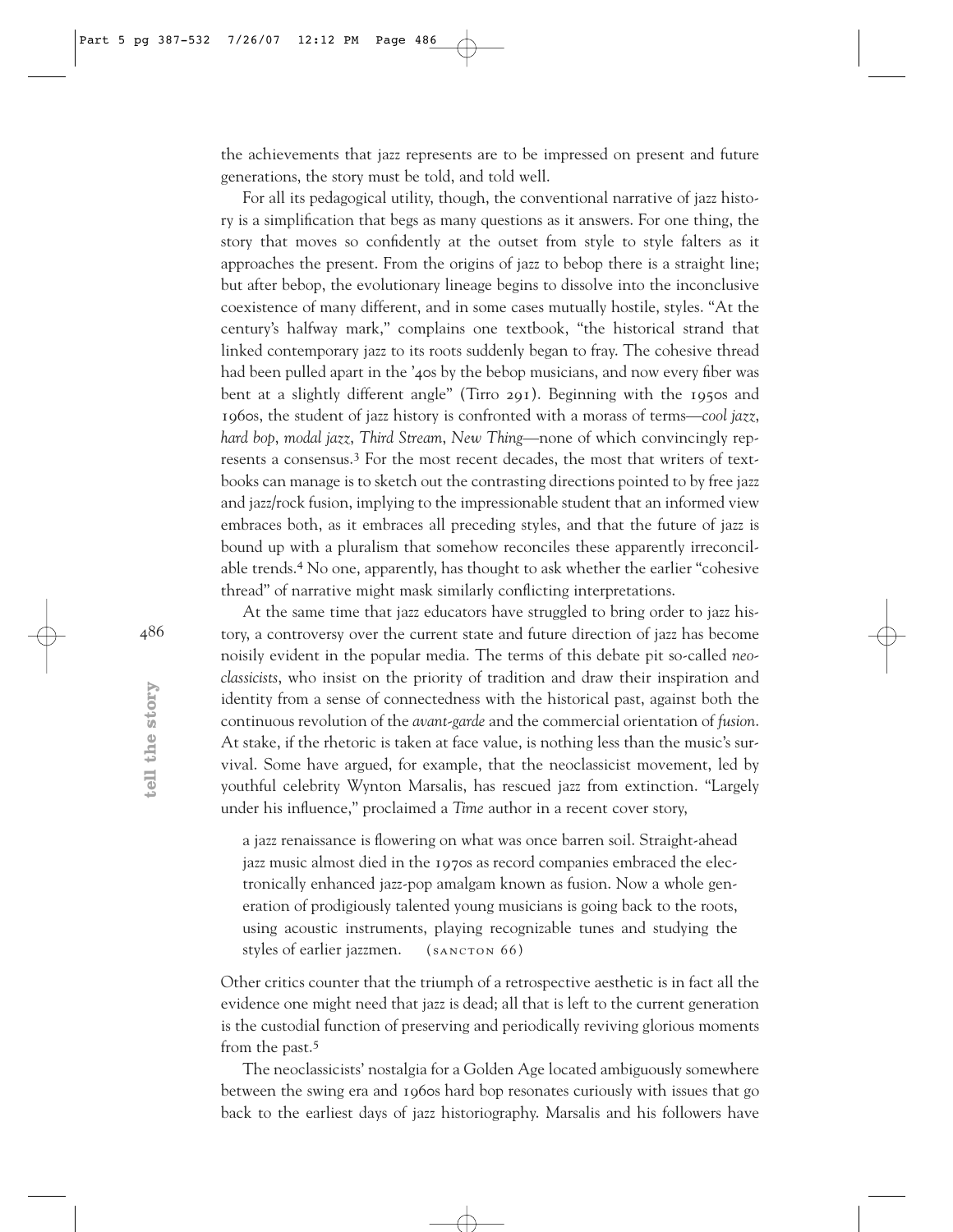been called "latter-day moldy figs" (Santoro, "Miles" 17), a term that links them to critics of the 1930s and '40s who, by insisting on the priority of New Orleans–style jazz, earned themselves the reputation as defenders of an outdated and artificially static notion of what jazz is and can be. The countercharge that either (or both) avant-garde or fusion constitutes a "wrong turn," or a "dead end," in the development of jazz represents the opposing argument, of the same vintage: Any change that fails to preserve the essence of the music is a corruption that no longer deserves to be considered jazz.<sup>6</sup>

The difference in tone between these assessments—the rancor of the journalistic debate, and the platitudinous certainty of the classroom—disguises the extent to which certain underlying assumptions are shared. With the possible exception of those in the fusion camp (who are more often the targets of the debate than active participants in it), no one disputes the official version of the history.<sup>7</sup> Its basic narrative shape and its value for a music that is routinely denied respect and institutional support are accepted virtually without question. The struggle is over *possession* of that history, and the legitimacy that it confers. More precisely, the struggle is over the act of definition that is presumed to lie at the history's core; for it is an article of faith that some central essence named *jazz* remains constant throughout all the dramatic transformations that have resulted in modern-day jazz.

That essence is ordinarily defined very vaguely; there is ample evidence from jazz folklore to suggest that musicians take a certain stubborn pride in the resistance of their art to critical exegesis. (To the question *What is jazz?* the apocryphal answer is: "If you have to ask, you'll never know.") But in the heat of debate, definition is a powerful weapon; and more often than not, such definitions define through exclusion. Much as the concept of purity is made more concrete by the threat of contamination, what jazz is *not* is far more vivid rhetorically than what it is. Thus fusion is "not jazz" because, in its pursuit of commercial success, it has embraced certain musical traits—the use of electric instruments, modern production techniques, and a rock- or funk-oriented rhythmic feeling—that violate the essential nature of jazz. The avant-garde, whatever its genetic connection to the modernism of 1940s bebop, is not jazz—or no longer jazz—because, in its pursuit of novelty, it has recklessly abandoned the basics of form and structure, even African-American principles like "swing." And the neoclassicist stance is irrelevant, and potentially harmful, to the growth of jazz because it makes a fetish of the past, failing to recognize that the essence of jazz is the process of change itself.

Defining jazz is a notoriously difficult proposition, but the task is easier if one bypasses the usual inventory of musical qualities or techniques, like improvisation or swing (since the more specific or comprehensive such a list attempts to be, the more likely it is that exceptions will overwhelm the rule). More relevant are the boundaries within which historians, critics, and musicians have consistently situated the music. One such boundary, certainly, is ethnicity. Jazz is strongly identified with African-American culture, both in the narrow sense that its particular techniques ultimately derive from black American folk traditions, and in the broader sense that it is expressive of, and uniquely rooted in, the experience of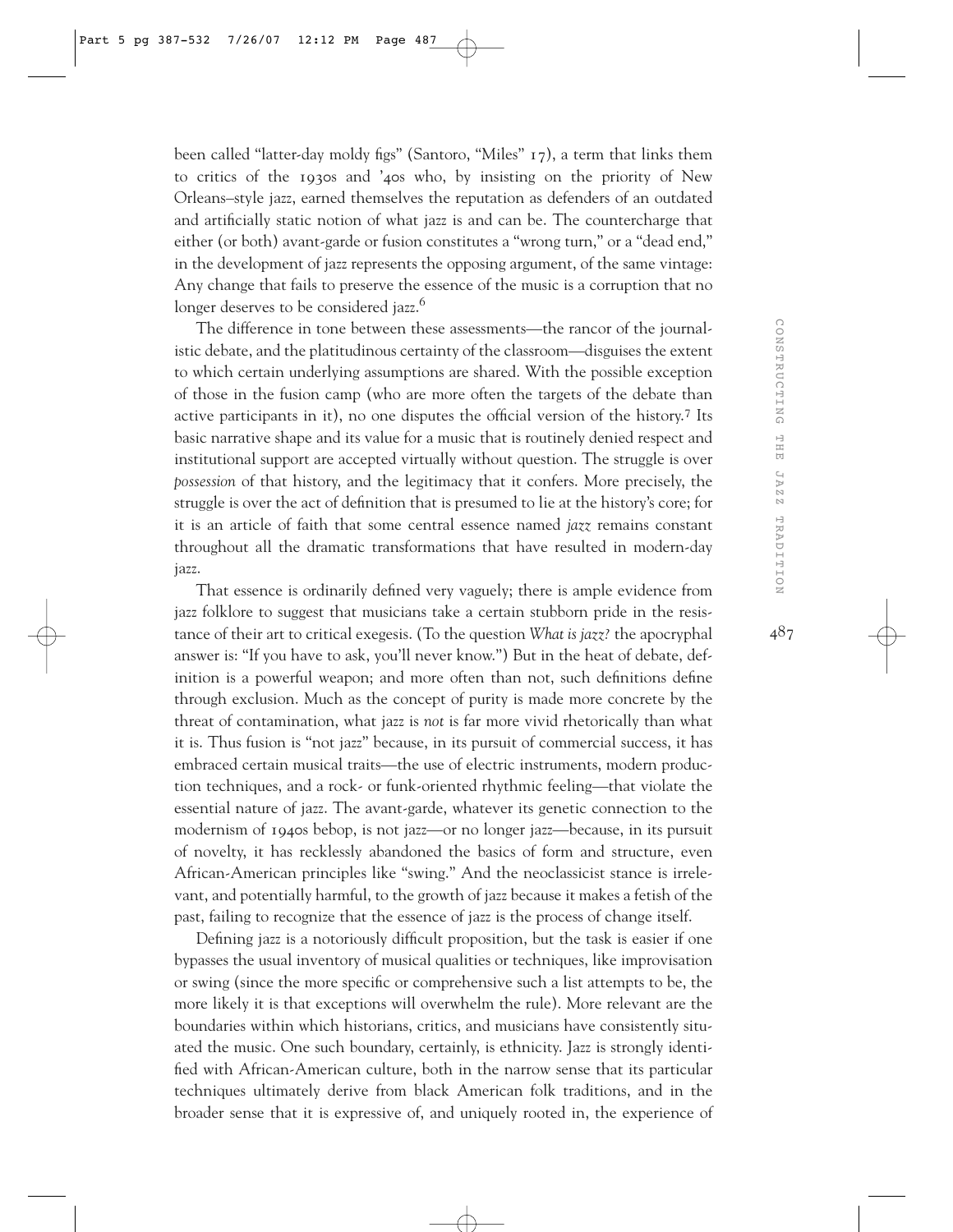black Americans. This raises important questions at the edges—e.g., how the contributions of white musicians are to be treated and, at the other end of the spectrum, where the boundary between jazz and other African-American genres (such as blues, gospel, and R & B) ought to be drawn. But on the whole, ethnicity provides a core, a center of gravity for the narrative of jazz, and is one element that unites the several different kinds of narratives in use today.

 $\mathbf{I}$ 

An equally pervasive, if divisive, theme is economics—specifically, the relationship of jazz to capitalism. Here, the definition is negative: Whether conceived of as art music or folk music, jazz is consistently seen as something separate from the popular music industry. The stigmatization of "commercialism" as a disruptive or corrupting influence, and in any case as something external to the tradition, has a long history in writings on jazz. In the words of Rudi Blesh (writing in 1946),

Commercialism [is] a cheapening and deteriorative force, a species of murder perpetrated on a wonderful music by whites and by those misguided negroes who, for one or another reason, choose to be accomplices to the dead. . . . Commercialism is a thing not only hostile, but fatal to [jazz].

 $(11-12)$ 

Such language was particularly popular with defenders of New Orleans–style jazz who, like Blesh, narrowly identified the music with a romanticized notion of folk culture. But the same condemnatory fervor could be heard from proponents of bebop in the 1940s:

The story of bop, like that of swing before it, like the stories of jazz and ragtime before that, has been one of constant struggle against the restrictions imposed on all progressive thought in an art that has been commercialized to the point of prostitution. (feather, *Inside* 45)

Bebop is the music of revolt: revolt against big bands, arrangers . . . Tin Pan Alley—against commercialized music in general. It reasserts the individuality of the jazz musician.  $\ldots$  (RUSSELL 202)

These attitudes survive with undiminished force in recent attacks on fusion, which imply a conception of jazz as a music independent of commercial demands that is in continuous conflict with the economic imperatives of twentieth-century America. *Agoraphobia*, fear of the marketplace, is problematic enough in artistic genres that have actually achieved, or inherited, some degree of economic autonomy. It is all the more remarkable for jazz—a music that has developed largely within the framework of modern mass market capitalism—to be construed within the inflexible dialectic of "commercial" versus "artistic," with all virtue centered in the latter. The virulence with which these opinions are expressed gives a good idea how much energy was required to formulate this position in the first place, and how difficult it is to maintain. This is not to say that there is not an exploitative aspect to the relationship between capitalist institutions and jazz musicians, especially when the effects of racial discrimination on the ability of black musicians to compete fairly are factored in. But jazz is kept separate from the

**tell the story**

tell the story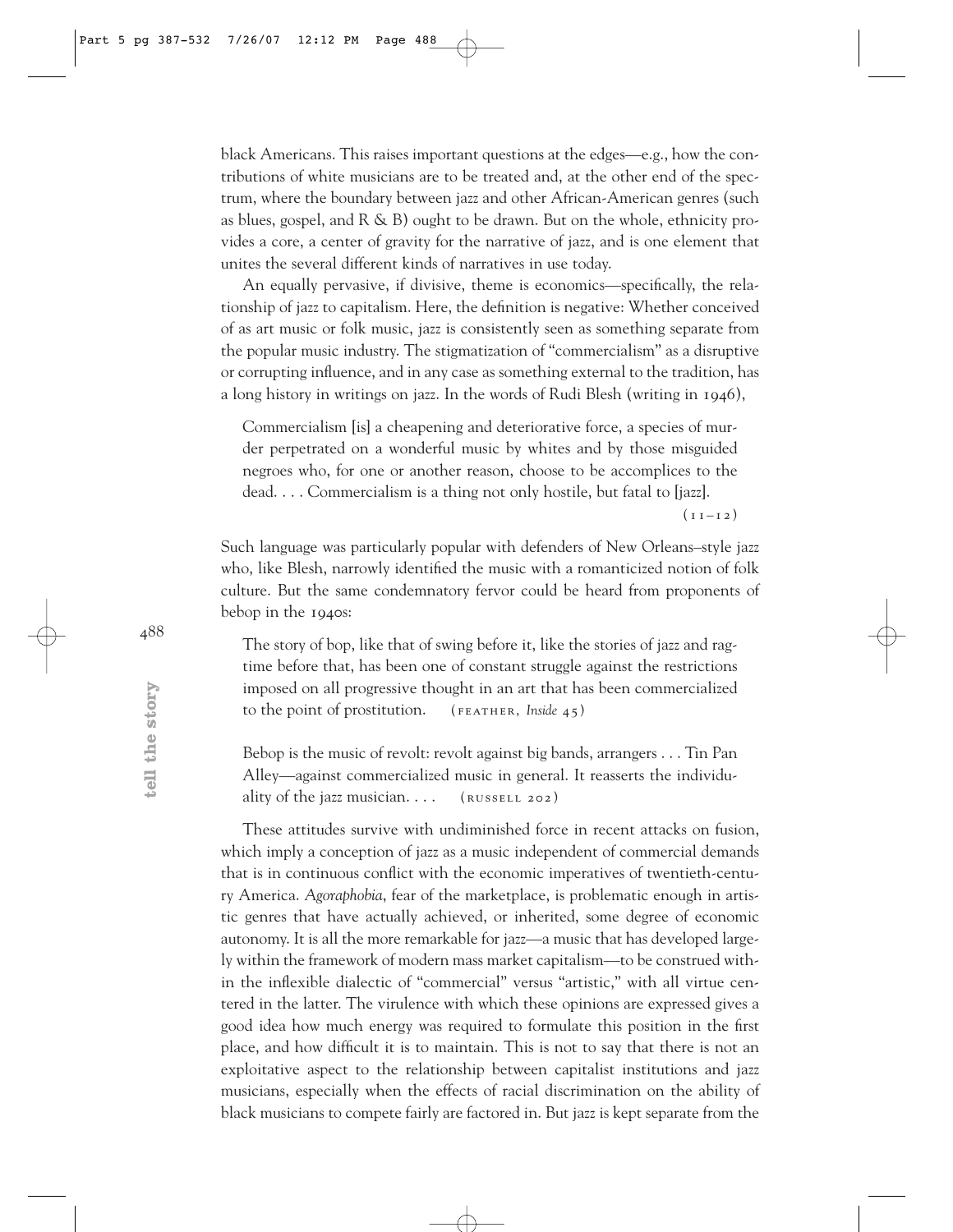marketplace only by demonizing the economic system that allows musicians to survive—and from this demon there is no escape. Wynton Marsalis may pride himself on his refusal to "sell out," but that aura of artistic purity is an indisputable component of his commercial appeal.

Issues of ethnicity and economics define jazz as an oppositional discourse: the music of an oppressed minority culture, tainted by its association with commercial entertainment in a society that reserves its greatest respect for art that is carefully removed from daily life. The escape from marginalization comes only from a selfdefinition that emphasizes its universality and its autonomy. The "jazz tradition" reifies the music, insisting that there is an overarching category called *jazz*, encompassing musics of divergent styles and sensibilities. These musics must be understood not as isolated expressions of particular times or places, but in an organic relationship, as branches of a tree to the trunk. The essence of jazz, in other words, lies not in any one style, or any one cultural or historical context, but in that which links all these things together into a seamless continuum. Jazz is what it is because it is a culmination of all that has come before. Without the sense of depth that only a narrative can provide, jazz would be literally rootless, indistinguishable from a variety of other "popular" genres that combine virtuosity and craftsmanship with dance rhythms. Its claim to being not only distinct, but elevated above other indigenous forms ("America's classical music"), is in large part dependent on the idea of an evolutionary progression reaching back to the beginning of the century. Again and again, present-day musicians, whether neoclassicist or avant-garde, invoke the past, keeping before the public's eye the idea that musics as diverse as those of King Oliver and the Art Ensemble of Chicago are in some fundamental sense *the same music*. 8

Those who subscribe to an essentialist notion of jazz history (and there are few who do not) take all of this for granted. But even a glance at jazz historiography makes it clear that the idea of the "jazz tradition" is a construction of relatively recent vintage, an overarching narrative that has crowded out other possible interpretations of the complicated and variegated cultural phenomena that we cluster under the umbrella *jazz*. Nor is this simply an academic complaint: The crisis of the current jazz scene is less a function of the state of the music (jazz has, in many ways, never been better supported or appreciated) than of an anxiety arising from the inadequacy of existing historical frameworks to explain it. The remainder of this essay will show how the concept of the jazz tradition came to be, what ideas it displaced along the way (and at what cost), what contradictions it contains, and its uses for describing and influencing the music of the present and future. In conclusion, I will try to indicate ways in which the narrative of the jazz tradition might be complemented by other kinds of research.

#### **II**

In the earliest writings on jazz, historical narrative only gradually emerged from criticism. The most important full-scale study of jazz, Hugues Panassié's 1934 *Le jazz hot* (translated and widely disseminated on this side of the Atlantic as *Hot Jazz*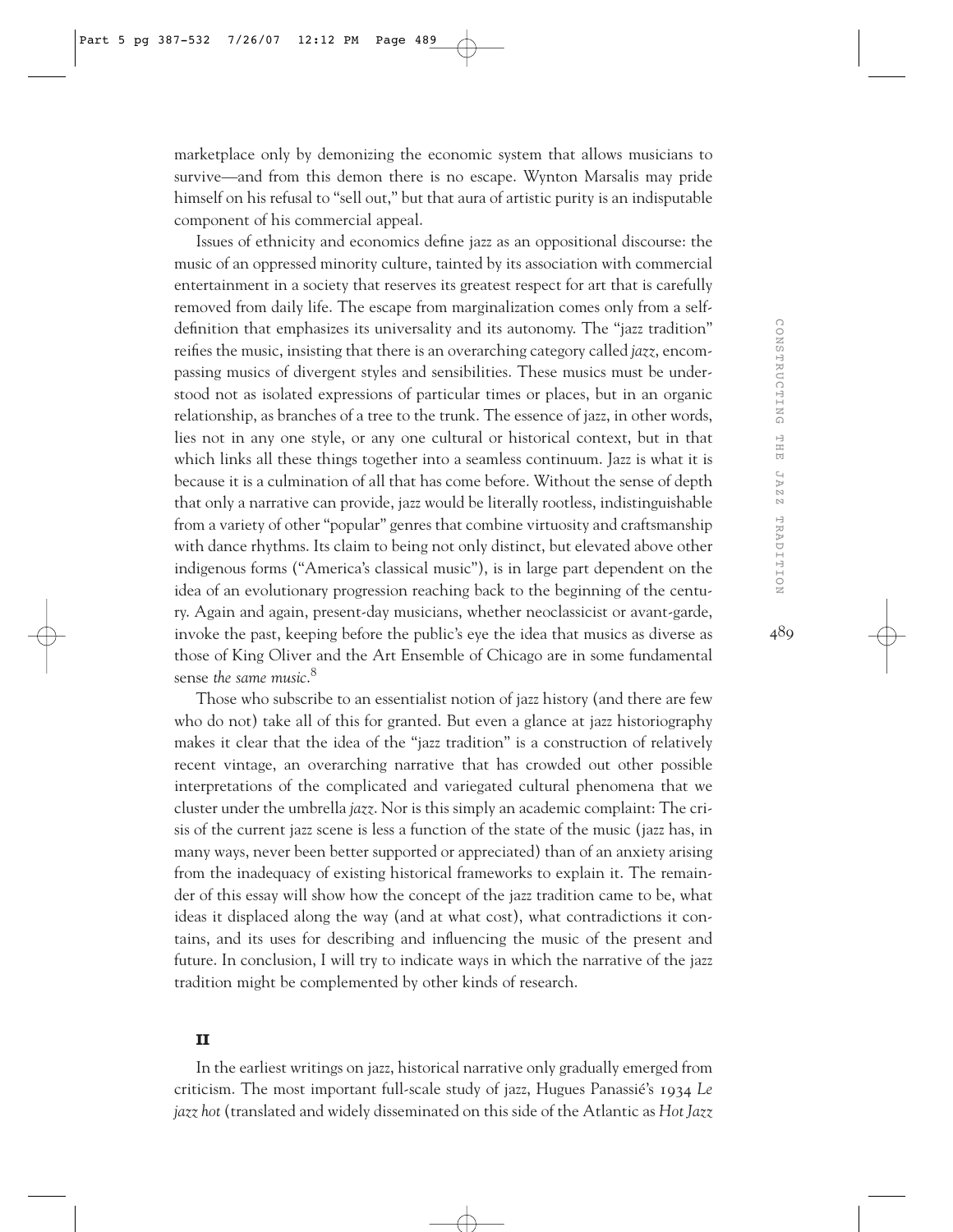in 1936) was primarily critical in its approach. As befits a work written in Europe, it begins with a lengthy explication of the qualities that distinguish jazz from European music: swing, improvisation, repertory, and so forth. Just as important, however, was Panassié's choosing to distinguish between "hot jazz" and other kinds of music called jazz ("sweet," "symphonic") that occupied so much attention during the jazz age. In so doing, Panassié contributed to the process by which a catch phrase of considerable vagueness, indiscriminately applied to all kinds of popular song and dance music of the 1920s, came to be appropriated (some might say reclaimed) as a term for a music the aesthetic boundaries of which could be set with some precision. And indeed, the remainder of the book is primarily concerned with Panassié's notoriously fine, often supercilious distinctions (e.g., trumpeter Red Allen's "style is feverish, occasionally intemperate, and this is hardly acceptable" [76]), separating the "authentic" from the "false."

 $\mathbf{I}$ 

History per se plays a decidedly subsidiary role in Panassié's scheme. And his distance from the scene (Panassié's acquaintance with jazz came solely from recordings) forced him to fall back on a dubious secondary literature, some of which is bizarre in its remove from reality; it leads him, for example, to describe "St. Louis Blues" and "Memphis Blues" as work songs passed along by banjo-strumming fathers to their children, "a national repertory which all American Negroes know and respect just as we revere our old French songs" (26). Such distortions aside, a sense of historical development is nevertheless an indispensable framework for his aesthetics. According to Panassié, it is not until 1926 that jazz "attained its stable form, . . . ceased to falter and became a definite, balanced musical form" (38). Prior to that time, the music was characterized by an upward arc from the "chaos" of the ur-styles of New Orleans through the agency of musicians like Louis Armstrong, the "greatest of all hot musicians" who "brought hot style to a peak" (27). Not until this process had been fulfilled, not only for the music as a whole but also for musicians individually (Coleman Hawkins's style was "the culmination of a progressive evolution" [101]), could criticism proper begin.

For Panassié, the history of jazz was necessarily abstract, a narrative to be deduced from the evidence of recordings and supported by shadowy speculation. In America, by contrast, that history was more concrete. Although still remote, it could be traced in the urban topography of New Orleans and Chicago, in the memory of those who listened to it, and, above all, in the direct testimony of those who created it. The impetus for historical research, exemplified by the landmark 1939 book *Jazzmen*, was essentially biographical. In the preface to *Jazzmen*, the editors, Charles Edward Smith and Frederic Ramsey, Jr., define their position as something separate from, and complementary to, the critical orientation of Panassié:

It is the musicians, the creators of jazz, who have actually been most neglected while critical battles have been fought. . . . This book has attempted to fill the gaps left by the critics who, chiefly concerned with their appraisal of the music, have forgotten the musicians.  $(xii-xiii)$ 

There is very little by way of explicit or formal argument in the highly anec-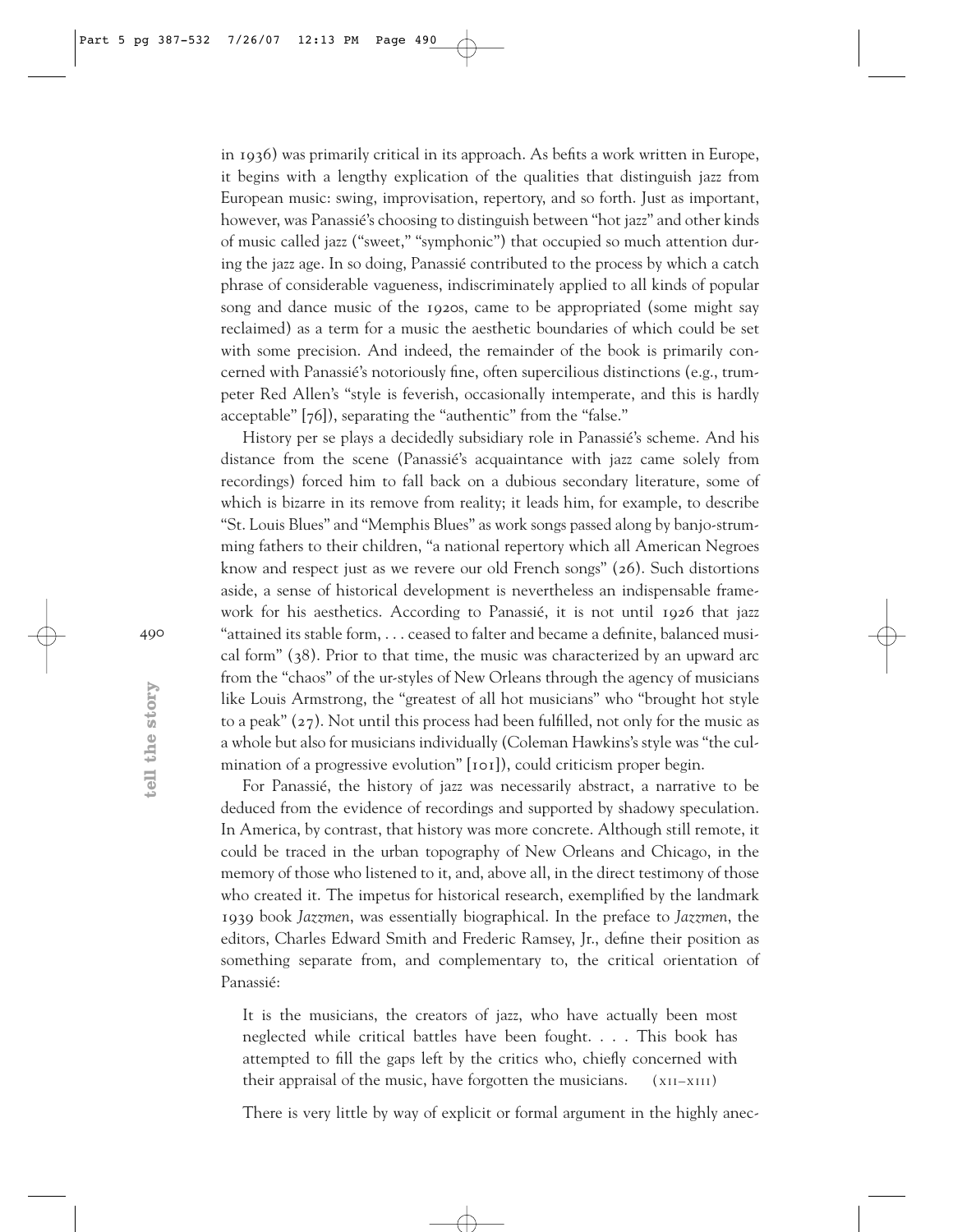dotal narrative of *Jazzmen*. But if, as Hayden White suggests, explanation in history may be conveyed through "emplotment"—the *kind* of story told (White 7–11)—then these biographical accounts reveal a great deal about the attitudes of those who wrote them. Of White's archetypal "modes" of narrative, the one most consistently and vividly represented in *Jazzmen* is the Tragic. And indeed, many of the life stories are tragic. Buddy Bolden, the charismatic, myth-enshrouded "first man of jazz," who spent the last twenty-four years of his life in a mental institution; King Oliver, reduced at the end to managing a seedy pool hall in Savannah; Bix Beiderbecke, the prototypical white jazz rebel, doomed by his association with "Negro" music and caught in a self-destructive cycle of alcohol and frustrated ambition—in *Jazzmen*, all share the experience (or the ideal) of New Orleans as a Golden Age, and fight a subsequent losing battle against the combined forces of racism, commercial exploitation, and the disdain of the cultural establishment. The shuttering of Storyville in 1917 figures as an expulsion from Paradise that sets the tragedy in motion, and the onset of the Depression is a final act that grinds our heroes under the heel of an uncaring society. "What's the use?" lamented the clarinetist Frank Teschemacher (whose own fate was to fall from a speeding car in New York City in 1932). "You knock yourself out making a great new music for people, and they treat you like some kind of plague or blight, like you were offering them leprosy instead of art" (qtd. in Mezzrow 110).

But not all stories could be configured this way. Some musicians, like Armstrong and Ellington, never suffered a decline and fall. Still others, like Benny Goodman, passed through the nadir of the Depression only to reemerge triumphant, successful, and admired beyond all expectation in the breakthrough of jazz-oriented dance orchestras into the popular mainstream during the "Swing Era" of the middle and late 1930s. The proper mode for such stories would seem to be not Tragedy but Romance: "the triumph of good over evil, of virtue over vice, of light over darkness" (White 9). And indeed, this has become the dominant mode of storytelling for jazz, both for individuals and for the idiom as a whole.

Still, contemporary advocates for jazz were troubled by the transformation. On the one hand, the general enthusiasm for swing did not necessarily translate into appreciation for, or even awareness of, the jazz that stemmed from New Orleans. (Indeed, the very name *swing* emphasized its differences from the now old-fashioned *jazz* of the 1920s.) On the other hand, swing brought both a new musical language and a new economic basis for the music which threatened to make the earlier style obsolete. The former represented opportunity, a chance to proselytize on an unprecedented scale. The latter represented danger, the possibility of being seduced by commercial success into abandoning the essential qualities of the music.

Many were quick to assert that jazz and swing were essentially the same genre. Significantly, critics like Panassié had earlier embraced both small-combo jazz and the early "big bands" of Ellington and Henderson, seeing in the latter category the "hot concept" expressed through an orchestral medium (*Hot Jazz* 165). This enabled writers to strike a rhetorical stance welcoming the newcomers to the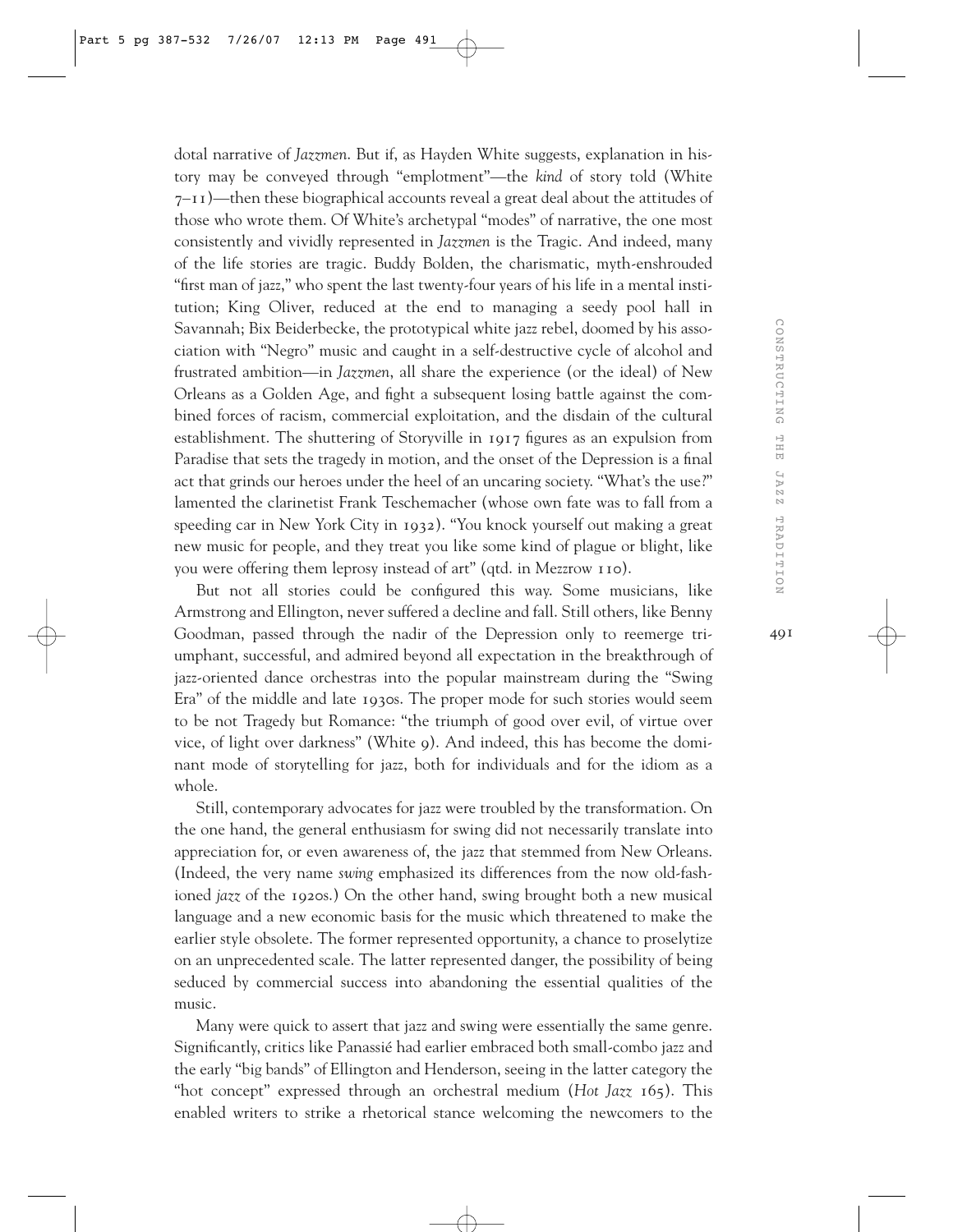idiom and congratulating them on their good taste, while making it clear that a deeper, more mature appreciation of the music lay in an exploration of its past (and not incidentally, in the passage from popular white musicians to their more authentic black forebears). "The present interest in swing music, unfortunately, is a microscopic one," wrote Paul Eduard Miller in 1937. "Not so for the initiate: he looks upon swing music as a fad, and prefers to take a telescopic, long-range view of hot jazz" ("Roots" 5). More than anything, this line of argument strengthened historical narrative as an avenue for understanding jazz.

 $\mathbf{I}$ 

But constructing a suitable narrative foundered on the question of whether the music had in fact changed. One view was presented forcefully by Winthrop Sargeant in *Jazz: Hot and Hybrid*. "There was nothing new about hot jazz in 1935," he wrote in the first chapter. Its apparently novel features were "merely the result of changes in formula designed to create a public demand for dance bands, sheet music, phonograph records, or other products of the commercial music industry" (15–16). After the lengthy explication of technical features of jazz that comprises the bulk of the book, Sargeant concludes that jazz in fact lacks an historical dimension:

One of the most striking features of jazz as compared with art music is its lack of evolutionary development. Aside from a few minor changes of fashion, its history shows no technical evolution whatever. . . . Jazz today remains essentially the same kind of music it was in 1900.  $(259)$ 

Sargeant attributes the lack of development in jazz to its roots in—indeed, virtual identity with—folk music, "the original primitive music of the American Negro." But his is a flawed view of folk culture that anachronistically characterizes the increasingly urban black community of mid-century America as a "peasant proletariat" and considers the community's cultural products to be primitive expressions incapable of further development. Folk elements, according to this view, do not change—*cannot* change. They may only be imitated and exploited by the popular music industry. Under pressure from society, however benignly intended, they may disappear altogether. Looking ahead, he notes: "It is not at all unlikely that the education of the mass of American Negroes will sound the death knell of the type of primitive jazz that the aesthetes most admire" (264).

This static, anti-developmental, anti-modernist view underlies much of the writing on jazz of the 1930s and 1940s. "You can't improve on the old boys," seconded George Avakian in a 1939 article entitled "Where Is Jazz Going?" "Jazz is jazz; it can't be modernized or streamlined" (9). The continued presence on the jazz scene of such august figures as Armstrong and Sidney Bechet; the success of jazz researchers in uncovering so much of the historical context for the origins of the music; the startling public acceptance of such authentically and previously neglected "folk" idioms as boogie-woogie; the dramatic resurrection of Bunk Johnson, providing a Romantic story of triumph over adversity to equal the superficial triumphs of the swing stars—all reinforced a view in which the thrust of jazz history was to restore and strengthen the "original" music.<sup>9</sup> Swing's purpose would be admirably fulfilled if, after leading the uninitiated to the "real jazz," it would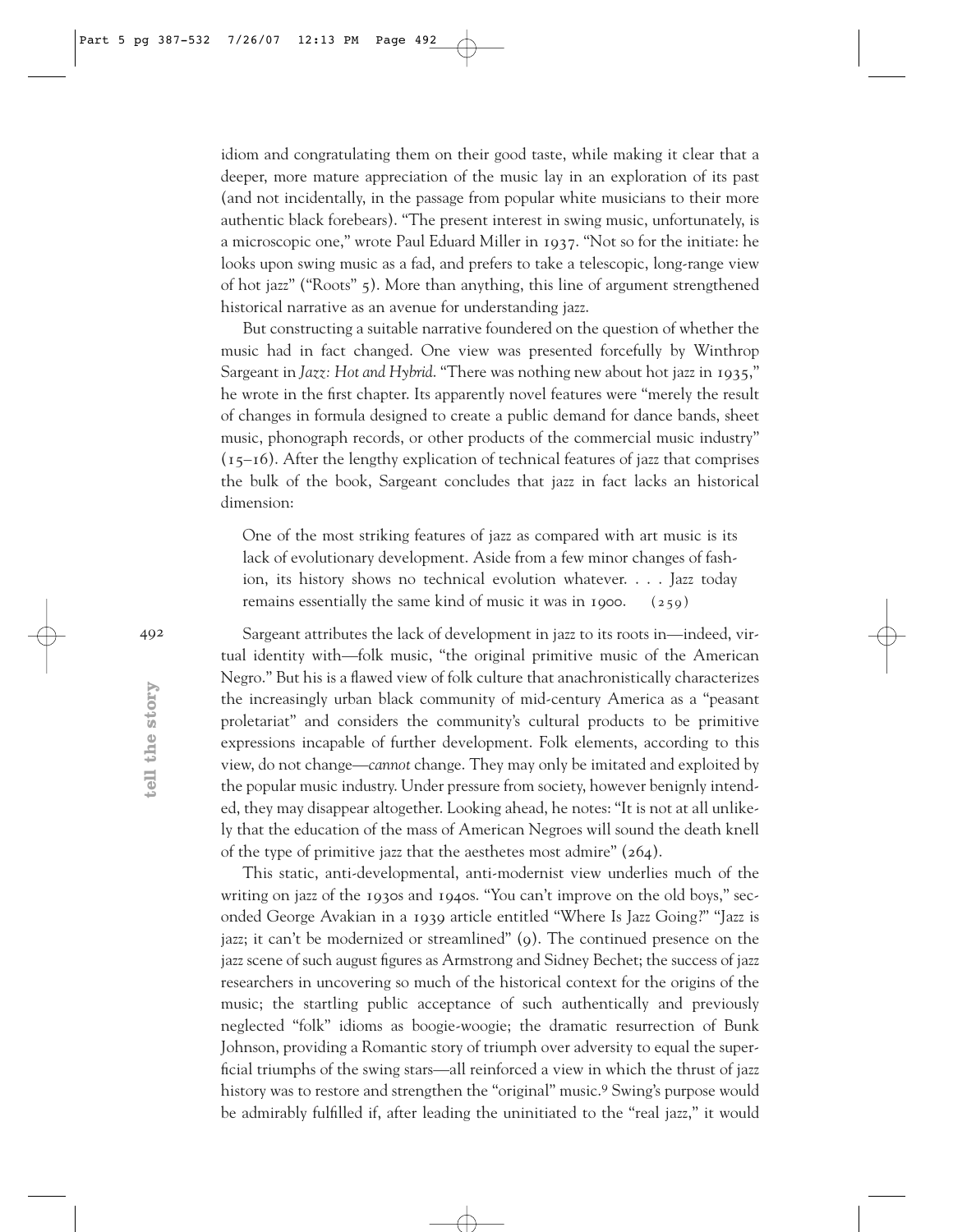simply wither away.

The most vociferous proponent of this view was Panassié, in his 1942 book *The Real Jazz*. In this volume, jazz is now specifically defined as "the spontaneous urge of a whole people" (7), a "primitive" African-American folk expression superior by virtue of its emotional directness to the tired intricacies of European art. Over this "natural, spontaneous song" (6) there is no possibility of improvement. Indeed, the very notion of progress is inherently destructive, seducing musicians from their true calling:

These musicians who had infallibly played in a perfect manner, and had never digressed for an instant from the pure tradition of their art as long as they blindly followed their instinct, now rejected their tradition and began to reason and to "improve" their music. Of course they fell into innumerable errors. (54)

Swing was, in a sense, "more dangerous" than earlier attempts to improve jazz, such as the symphonic jazz of Paul Whiteman, "because it came much closer to the real jazz and easily misled the uninitiated" (65).

Still, metaphors of growth and evolution underlie even the most conservative stances. Panassié, for instance, was guided by a deep-rooted inclination to view art as a growing, developing organism. Small-group jazz in Chicago "evolved little by little and developed in an excellent manner" (49); Armstrong's career is divided into several "periods," "for a musician who is also a creator never ceases to evolve during his musical career" (69–70). Most telling is Panassié's evaluation of the black swing bands, already included as "hot jazz" in his 1934 book. "The growth of such orchestras as Jimmy [*sic*] Lunceford's, Count Basie's, and Duke Ellington's," he wrote eight years later, "is the most remarkable event in the recent history of jazz. These orchestras have contributed a great deal in maintaining jazz's vitality, and through them new blood has been infused into jazz" (235). His anti-progress stance represents not so much a disbelief in the possibility of development as a pessimistic feeling that development beyond a certain point inevitably leads to decay and decadence. Having once matured to a "balanced," "classic" state, jazz can no longer "progress." The best that one can hope is that the mature stage can be sustained and preserved for as long as possible. And this is made more difficult when black musicians "must submit to the corruption of an outrageous commercialism, as well as to the conventional musical notions of the white man and the current theories about necessary progress." The end result is that "jazz will be transformed little by little, until it becomes an entirely different kind of music"  $(236)$ .

Even Rudi Blesh, who in his 1946 *Shining Trumpets* is contemptuous of the "illusion of progress" in the arts, and provides a chart to show the "deformations of Negro jazz" (to be used in identifying those "deceptive elements . . . which, borrowed from jazz, make the present-day commercial swing falsely seem another form of that music" [7]), showed himself to be a firm believer in evolution, less pessimistic in fact than Panassié about the prospects for growth and development. "The history of jazz has been a short one," Blesh writes, "a span of development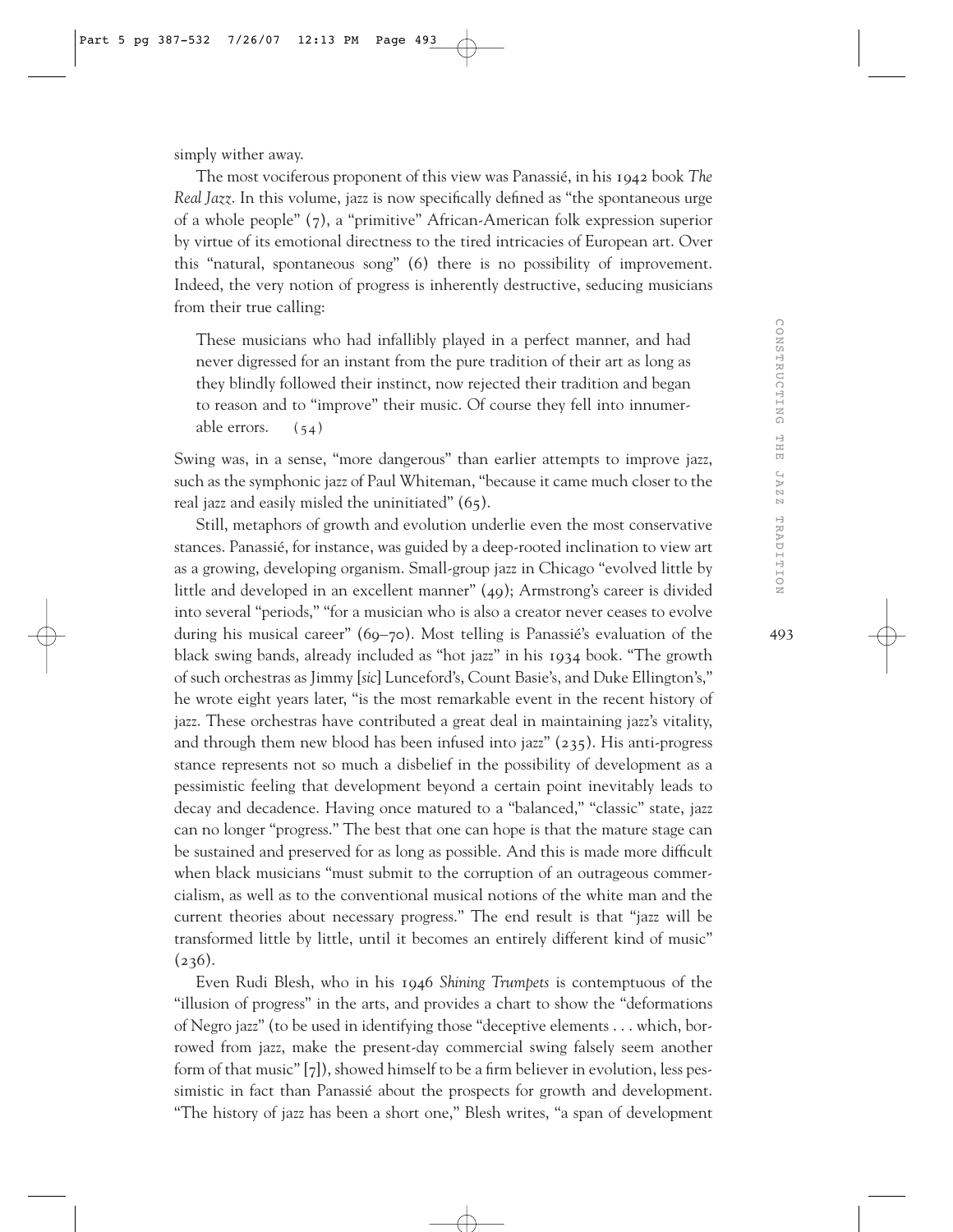and fruition remarkably compressed in time"  $(14)$ ; "pure jazz" emerges at "its highest point of evolution" (16). The obstacles to further development are, once again, external: misconceptions fostered by "commercial interests." Once these obstacles are removed, Blesh speculates hopefully, "can progress resume, undistorted and unvitiated, from that point?" (16).

 $\mathbf{I}$ 

The extent to which Blesh and Panassié already subscribed to a dynamic view of jazz history made it difficult for them to hold a position against the advocates of swing in the debates that periodically flared up in the jazz press of the 1940s. Their opponents simply accepted swing as the natural, certainly desirable, and perhaps inevitable result of development. Whereas the New Orleans purists viewed the transformation with suspicion and misgiving, others were optimistic and openly enthusiastic. "The truth happens to be that countless musicians have used the groundwork laid by the Armstrongs and Beiderbeckes and have built up from those fine foundations," argued Leonard Feather on the pages of *Esquire* in 1944. "Never before has any branch of music made such rapid progress" ("Jazz" 129). Moreover, as Feather delighted in demonstrating, the musicians themselves, more often than not, subscribed to this idea of progress, usually measured in increased technical and harmonic sophistication.<sup>10</sup> In any case, such optimism and enthusiasm fit the mood of the country, which was inclined to expect progress in its popular arts as in any other national exercise of ingenuity and skill. "Surely there can be an improvement over a period of twenty years," Paul Eduard Miller asserted in 1945, "and if there isn't, then the future of jazz as an art form is precariously balanced" ("Rhythm" 86).

Nothing infuriated the conservatives more than this line of argument, for it carried the obvious implication that the music of the 1920s, far from representing the idiom in its "classic," mature stage, was in fact an awkward beginning, the first phase of a dynamic evolution that inevitably rendered the earliest jazz efforts obsolete. Indeed, in the heat of argument, the idea of progress could be turned quite pointedly against the "masterpieces" of early jazz:

The experienced and discerning jazz listener, whose ears are attuned to more advanced ideas in orchestration and improvisation, laughs at the attempts to deify the badly dated relics of the 1920s. . . . Today you can listen to each of the five trumpet players in Lionel Hampton's band, and every one of them will take a chorus which, had it been discovered on some obscure old record, would be hailed as genius by the Jelly Roll network.

 $(FEATHER, "JAZZ" 129)$ 

One ought not to exaggerate the significance of this sectarian dispute, however. Both sides faced the same obstacles—the indifference and ignorance of the general public, the hostility of "commercial interests" and the cultural establishment—and knew at heart that what they had in common outweighed their differences. The concept of a jazz tradition with an honorable past and a hopeful future began to emerge as a useful compromise, with the term *jazz* now covering both the original "hot jazz" of the 1920s and the swing of the 1930s. In principle, it bound together enthusiasts of different persuasions and allowed them to make a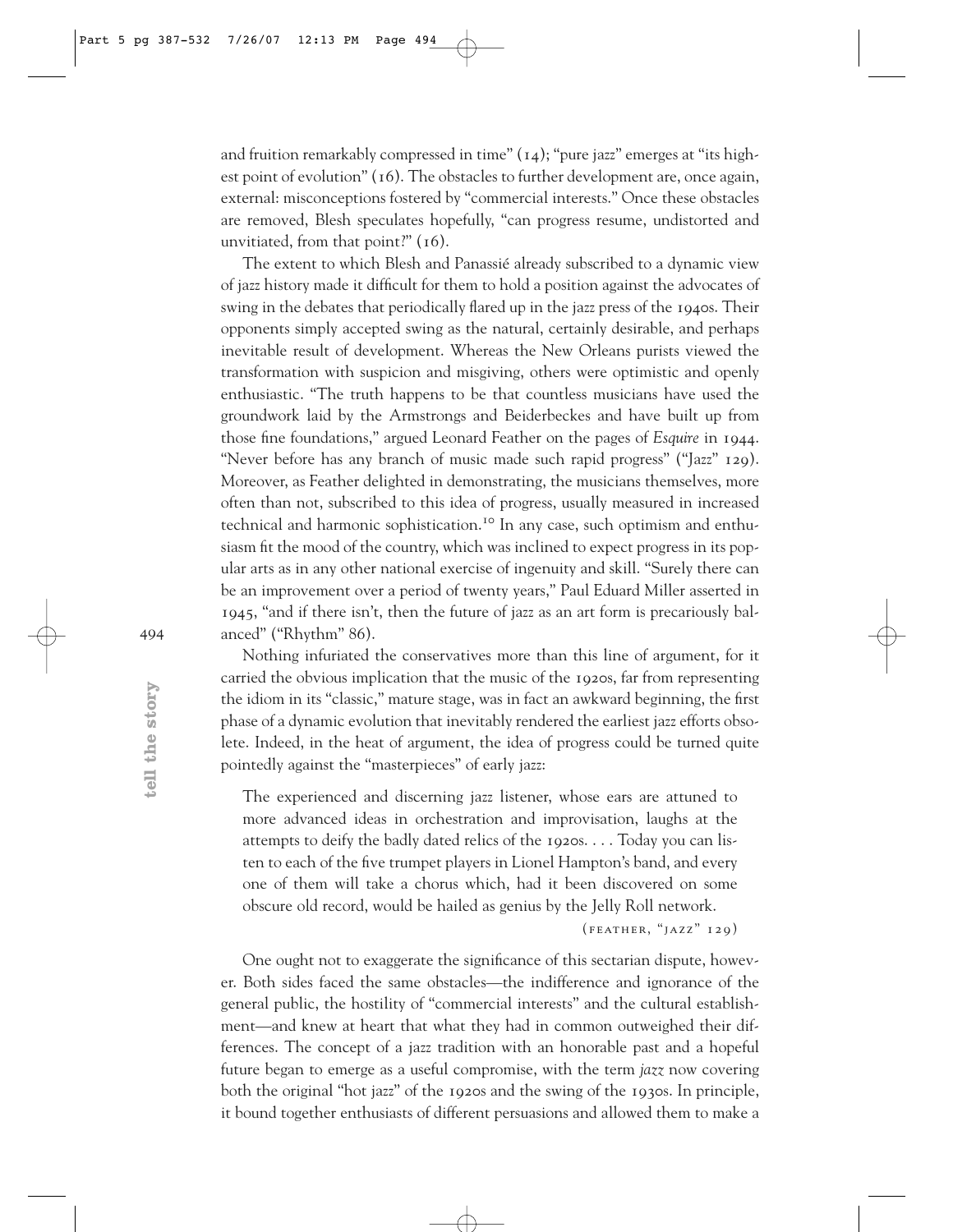common front against outsiders. Thus, *Jazzmen* included a chapter on "Hot Jazz Today" that spoke warmly of such modernists as Art Tatum, Chick Webb, and Andy Kirk. On the other side of the fence, *Down Beat*, a periodical aimed at the modern swing musician, carried articles providing historical perspective, and persuaded many to accept and even admire earlier styles.<sup>11</sup> In 1944 another trade periodical, *Metronome*, canvassed ten well-known musicians to support its conclusion that there was "absolutely no dividing line between swing and jazz" (Ulanov and Feather 22–23).

#### **III**

This hard-won truce was threatened almost immediately by the rise of bebop in the mid-1940s. The birth of the new style coincided with the peak of the revival of New Orleans jazz, prompting a frequently acrimonious, occasionally hysterical war of words that did much to polarize the jazz community into opposing sides: the progressives and the "moldy figs." Bebop's success in winning the loyalty of a younger generation of musicians and the admiration of a core of jazz enthusiasts was an especially bitter pill for many conservatives. Panassié simply refused to recognize the new style. He expressed qualified admiration for the music of Charlie Parker and Dizzy Gillespie, but whatever it was, it wasn't jazz (*Real Jazz* rev. ed. 73–74). For their part, the young black musicians at the forefront of bebop often keenly resented what they perceived to be the patronizing tone of the New Orleans camp—the idealization of "primitive" jazz; the revival of literally toothless, aging black musicians as symbols of their people's art. They saw their own music as a logical expression of modernity. "Modern life is fast and complicated, and modern music should be fast and complicated," said the arranger Gil Fuller in 1948. "We're tired of that old New Orleans beat-beat, I-got-the-blues pap" (qtd. in Boyer 28). "That old stuff was like Mother Goose rhymes," Dizzy Gillespie added. "It was all right for its time, but it was a childish time" (qtd. in Boyer 29).

If this debate seems curiously irrelevant to the modern observer, it is largely because contemporary conceptions of the term *jazz* have been shaped in bebop's image. There is a certain logic, after all, to the argument that an idiom so thoroughly transformed ought perhaps to be considered a new genre and given a new name, as bebop was. And there is no doubt that the differences between bebop and the jazz that preceded it were far from trivial. Radical changes in the rhythmic foundation, in particular the more aggressive and polyrhythmic role of the drummer, make bebop distinct, much as genres in traditional West African music are differentiated by characteristic rhythmic relationships.<sup>12</sup> In many other essentials, both musical and extramusical (its relationship to dance and popular song, for example, and its claims to a kind of "chamber music" autonomy), bebop was such a departure that to consider it a new type of music, deriving from jazz but separate from it, was not out of the question.

This, needless to say, is not the way the narrative of jazz history goes. An equally logical case for considering bebop as a subset of an overarching category, "jazz," can and has been built by underscoring continuity wherever possible: the influ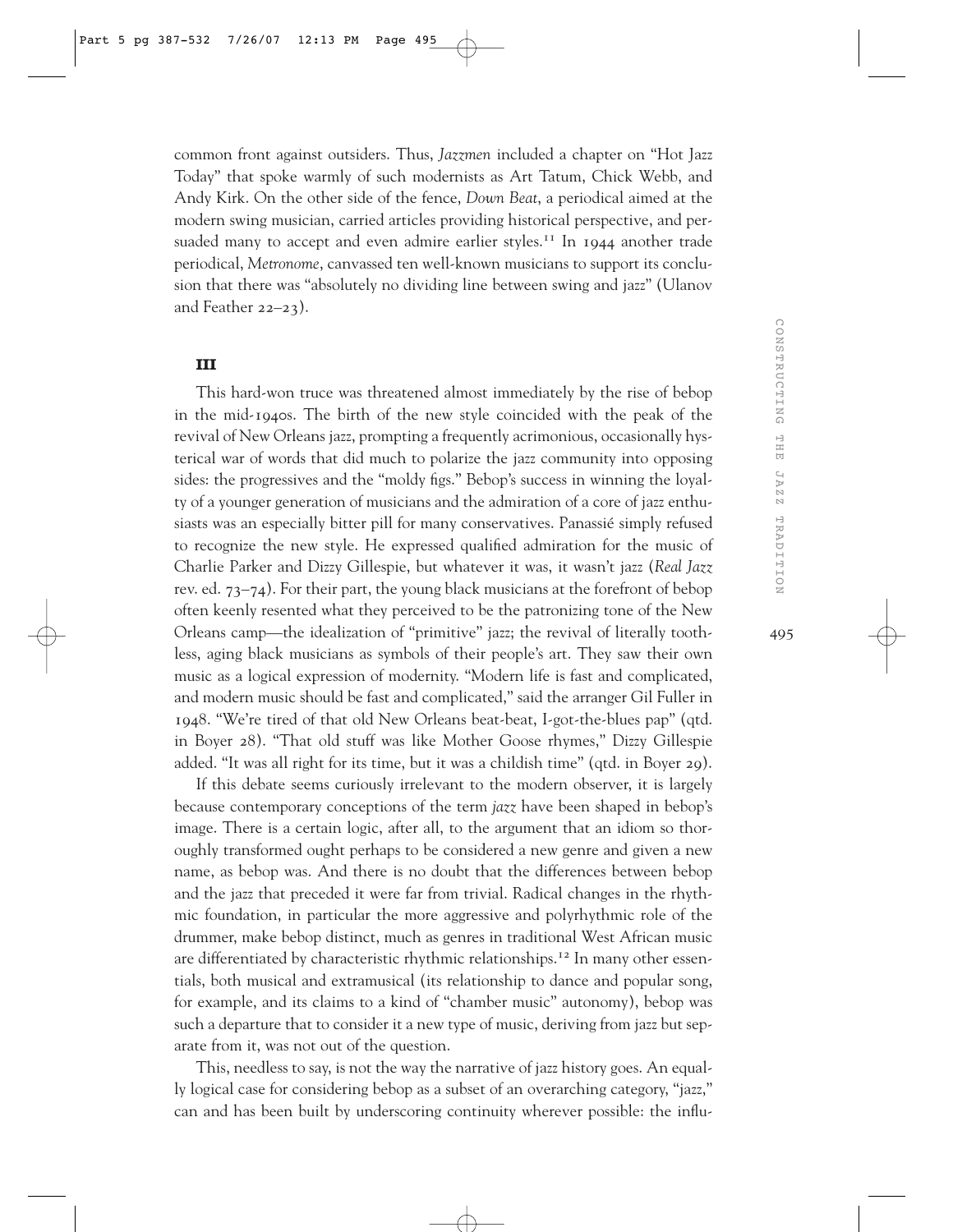ence of older musicians on younger ones (Lester Young on Charlie Parker, for example), or the essential qualities of improvisation and swing that all styles under the jazz umbrella share. Either interpretation—bebop as revolution and discontinuity, or as evolution and continuity—is possible, and the choice between them depends not on which one is right or wrong, but on the uses to which the interpretation is to be put. In emphasizing continuity over discontinuity, and the general (jazz) over the particular (bebop), the jazz community made a choice that determined how the music would henceforth be described and understood.<sup>13</sup>

Given the marginalized position of jazz in American society at mid-century, the choice is hardly surprising. For all the bravado of the "progressive" camp during its heyday in the late 1940s, when Dizzy Gillespie was profiled in *Life* and even Benny Goodman's swing band played bop-influenced arrangements, there was little advantage in a declaration of independence. In the long run, it proved as much in the interests of the modernists to have their music legitimated as the latest phase of a (now) long and distinguished tradition, as it was in the interests of the proponents of earlier jazz styles (whether New Orleans jazz or swing) not to be swept aside as merely antiquarian. Furthermore, it cost the modernists little to mute or even renounce their claims to progress, if that was required to make peace with their predecessors. Thus a new compromise was forged, and the term *jazz* further extended—its definition now more than ever dependent on ideas of continuous evolution and growth.

One of the earliest and most fully articulated formulations of this compromise appeared in 1948 in a series of articles by Ross Russell, owner of Dial Records, a small firm specializing in bebop. The articles (subsequently reprinted in *The Art of Jazz*) appeared in *The Record Changer*, a magazine begun as a newsletter for collectors of rare early jazz recordings. By the late 1940s, *The Record Changer* had expanded to carry feature articles, mostly about the older styles of jazz, but it became increasingly open to the discussion of new trends. Russell's approach part polemic, part peace offering—was carefully tailored for his audience. He outlined bebop's innovations, arguing that in many respects bebop represented a decided advantage. At the same time, he defended the value of earlier jazz styles. "Those who cannot enjoy the music of [Jelly Roll] Morton and [Louis] Armstrong," he wrote in an obvious reference to bebop extremists, "are truly as poor as those who are unable to understand the no less wonderful art of Lester Young and Charlie Parker" (196). Above all, Russell appealed to the image of a tradition that linked all styles in a transcendent process of evolution: "The real nature of jazz history is organic," he insisted; it is a "living cultural form" that "constantly extends, reaffirms, and replenishes itself. . . . From Jelly Roll Morton to Max Roach, our music is a whole art extended across the time and space of twentieth-century America, and back into the roots of African culture" (195–96).

This envisioning of jazz as an organic entity that periodically revitalizes itself through the upheaval of stylistic change while retaining its essential identity resolved one of the fundamental problems in the writing of its history: the stigma of inferiority or incompleteness that the notion of progress inevitably attached to earlier styles. In Russell's model, all jazz styles are equally valid, for all are authen-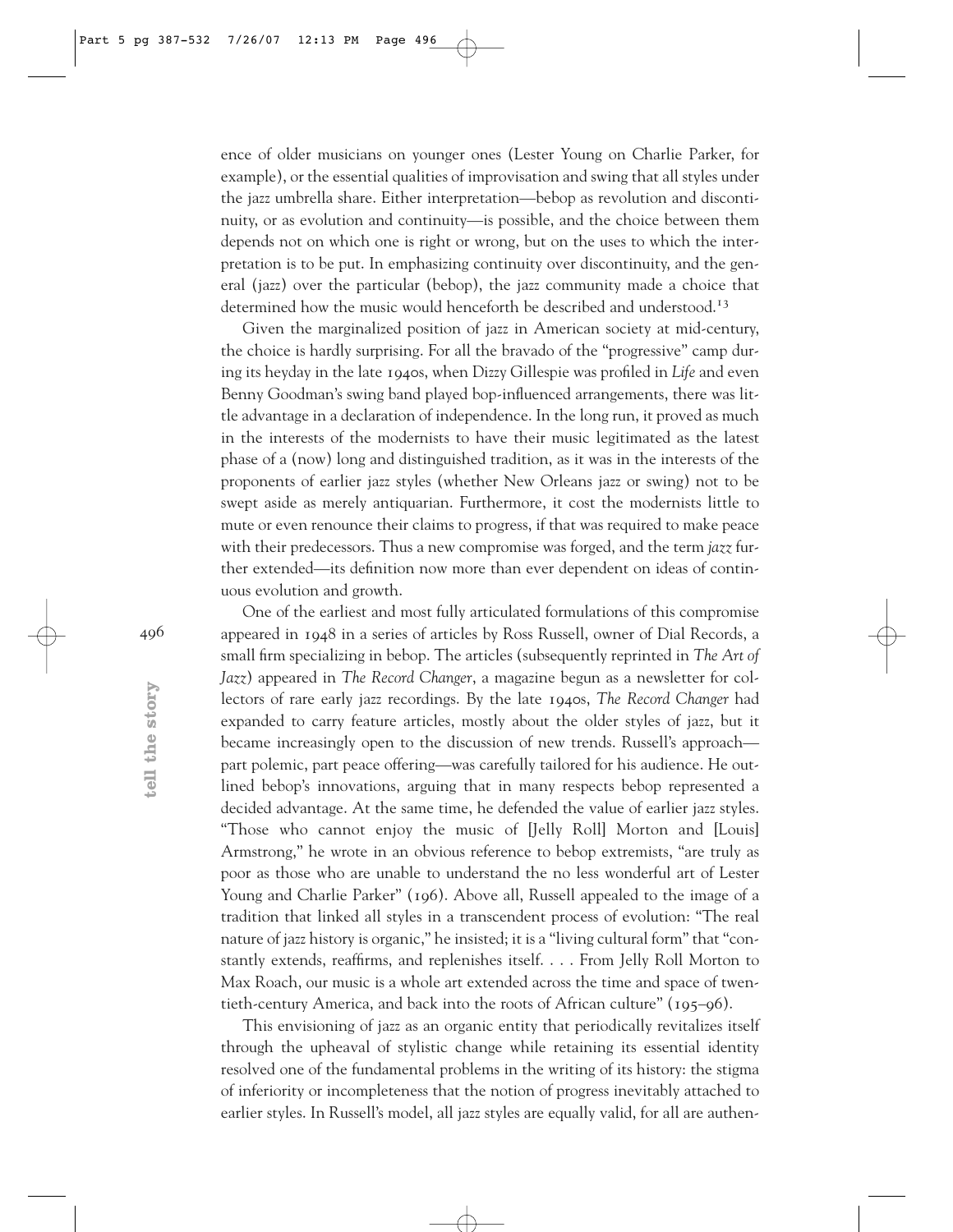tic manifestations of its central essence. Of course, this requires a conscious decision to overlook the obvious discontinuity in musical language—to say nothing of the social and cultural contexts for the music—in favor of a transcendent principle of continuity. That so few objected to this project shows how powerfully attractive a unitary narrative was.

One who did object was the poet and jazz critic Philip Larkin, whose reservations about the wholesale incorporation of modernist trends into jazz recall Panassié's, but whose work as a record reviewer in the 1960s required a degree of accommodation that Panassié refused to give. Larkin was circumspect about contradicting, at least in print, "the party line that presents jazz as one golden chain stretching from Buddy Bolden to Sun Ra." But in his retrospective collection of essays *All What Jazz*, he pays ironic tribute to those whose unenviable job it is to defend what he finds logically indefensible: "And so they soldier on at their impossible task, as if trying to persuade us that a cold bath is in some metaphysical sense the same as a hot bath, instead of its exact opposite ('But don't you see the evolutionary development?')" (26).

For those with no particular animus against bebop, the kind of narrative that could now be written had an encouragingly clear sense of direction and unity of purpose. "At first the history [of jazz] seems disjointed and the styles contradictory," admitted Barry Ulanov at the beginning of his 1952 survey *A History of Jazz in America*:

One marks a confounding series of shifts in place, person, and style. One finds a music dominated by Negroes in New Orleans, by white musicians in Chicago, by important but apparently unrelated figures in New York. One discovers a disastrous split in jazz inaugurated by the swing era and intensified during the days of bebop and so-called progressive jazz. But then one looks and listens more closely, and order and continuity appear. . . . The history of jazz is a curiously even one, chaotic at any instant, but always moving ahead in what is for an art form almost a straight line.  $(3-4)$ 

But toward what goal is the "straight line" of development headed? This was not a question that historians of Ulanov's generation liked to answer—at least not directly. Having only recently renounced the temptation to equate evolution with progress (note the qualification "*so-called* progressive jazz"), they were left with the argument that the history of jazz is characterized by continuous stylistic change because it is in the nature of an art form to grow and develop. One can see in this the powerful metaphor of organicism, which suggests that the impulse to development is innate, irreversible, and (short of the demise of the organism) inevitable. Change is thus desirable in and of itself, evidence of the music's vitality. It is in this spirit that Russell cites the transformation of jazz from the New Orleans style to bebop as "the cleanest bill of health our native music could have" (188).

Most of the explanations routinely offered for the process of change in jazz derive from the metaphor of organicism. One pervasive form of argument treats the achievements of a handful of innovators as *potentials*—musical ideas that serve as the "seeds" for later development.<sup>14</sup> Jazz historians are fond of charts and dia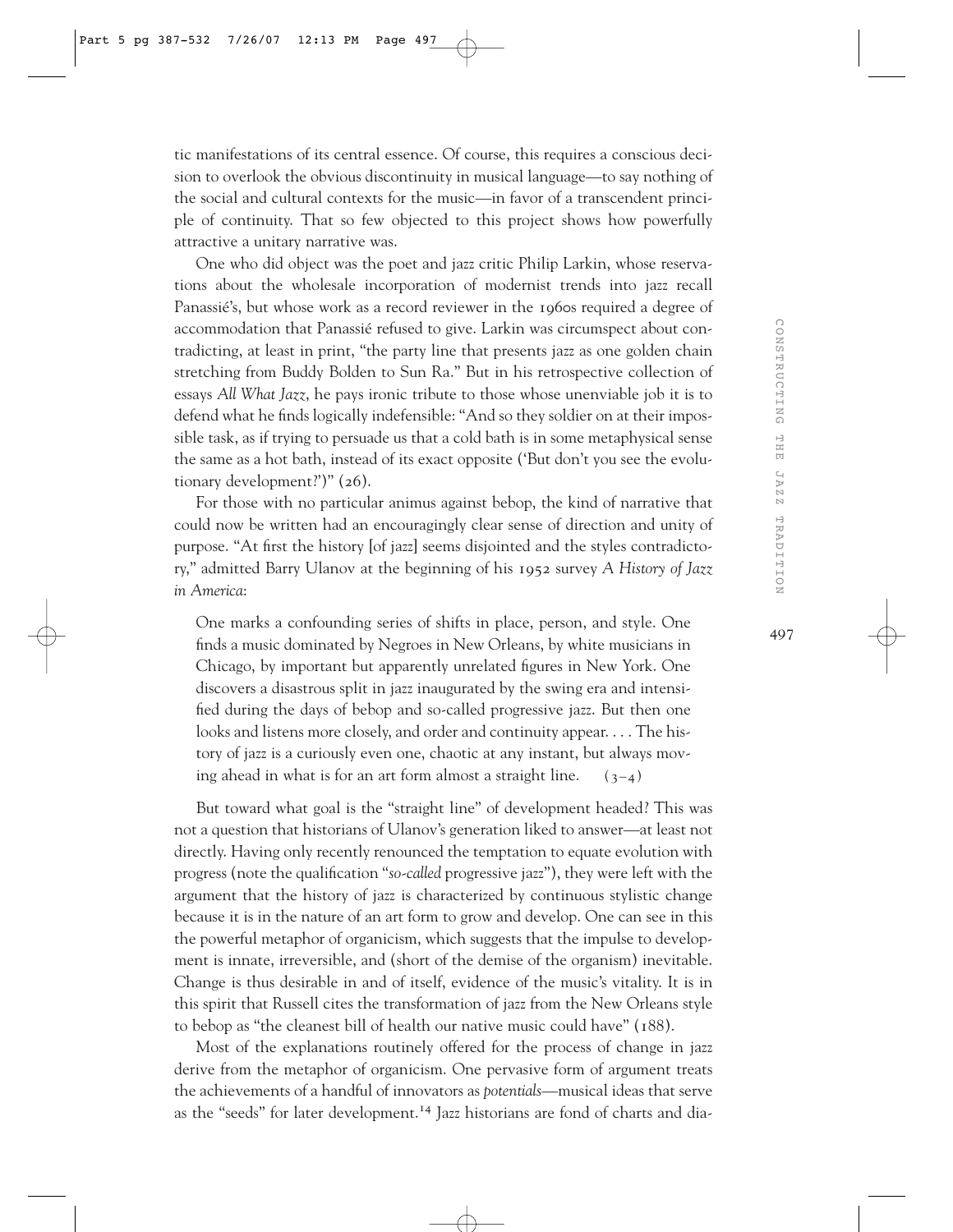grams that amount to elaborate genealogies of style, with each new innovation flowing directly from those that precede it. On a more personal level, individual musicians are defined by a network of *influences*—the contemporaries and predecessors from whom they are presumed to derive a style. The most striking thing about these explanations is the assumption that the impetus for change in jazz is *internal*. Jazz evolves in certain directions because its inner logic demands it ("jazz extends, reaffirms, and replenishes *itself*"). No other explanation is necessary. While the social context for the music is rarely ignored entirely (if only for the human interest it adds to the narrative), it is generally treated as, at best, a secondary cause—the cultural static of political or social upheaval that may color the process of development but is ultimately external to it.

The most ambitious attempts to organize the history of jazz through detailed musical criticism or analysis, not surprisingly, rely primarily on such internal explanations. Gunther Schuller's massive two-volume historical and analytical study of jazz through the swing era, while drawing astutely on cultural context where appropriate, is a monument to the ideal of jazz as an autonomous art. In the work of the most influential jazz critics, history is invoked as a means of framing and justifying aesthetic judgments—of establishing the boundaries within which evaluation may take place. Indeed, the more broadly those boundaries are conceived ("extended across the time and space of twentieth-century America"), the more inevitably historical relationships become embedded in the process of evaluation. A book like Martin Williams's *The Jazz Tradition* takes the form of a series of independent essays, each assessing the contribution of an individual artist; but these essays, arranged chronologically, form a de facto history of the music.<sup>15</sup> Similar collections of essays by Whitney Balliett, Gary Giddins, Francis Davis, and others delight in cross-references and the tracing of historical patterns. The "jazz tradition" in effect defines a discipline, and imparts to the critical enterprise a certain stature and dignity as well as coherence.

Nevertheless, it is curious how the concept of the jazz tradition tends to leach the social significance out of the music, leaving the impression that the history of jazz can be described satisfactorily only in aesthetic terms. In a recent review of *The Swing Era: The Development of Jazz, 1930–1945*, E. J. Hobsbawm applauds Schuller's "monumental contribution to jazz literature," but wonders how a purely stylistic framework can possibly claim to provide a complete account of "the development of jazz. . . . Mr. Schuller's book," he concludes, "is an implicit call for a social, economic, and cultural history of jazz in the New Deal years" (32). Nowhere is the disparity between the smoothness of the official narrative and the *noise* (to use Jacques Attali's term) of social disruption clearer than in the treatment of bebop. If any movement within jazz can be said to reflect and embody the political tensions of its time—the aspirations, frustrations, and subversive sensibilities of an elite group of African-American artists during a time of upheaval and rapid change—it is this musical revolution that took shape during and after the Second World War. "We were the first generation to rebel," remembers pianist Hampton Hawes, "playing bebop, trying to be different, going through a lot of changes and getting strung out in the process. *What these crazy niggers doin' playin'*

tell the story **tell the story**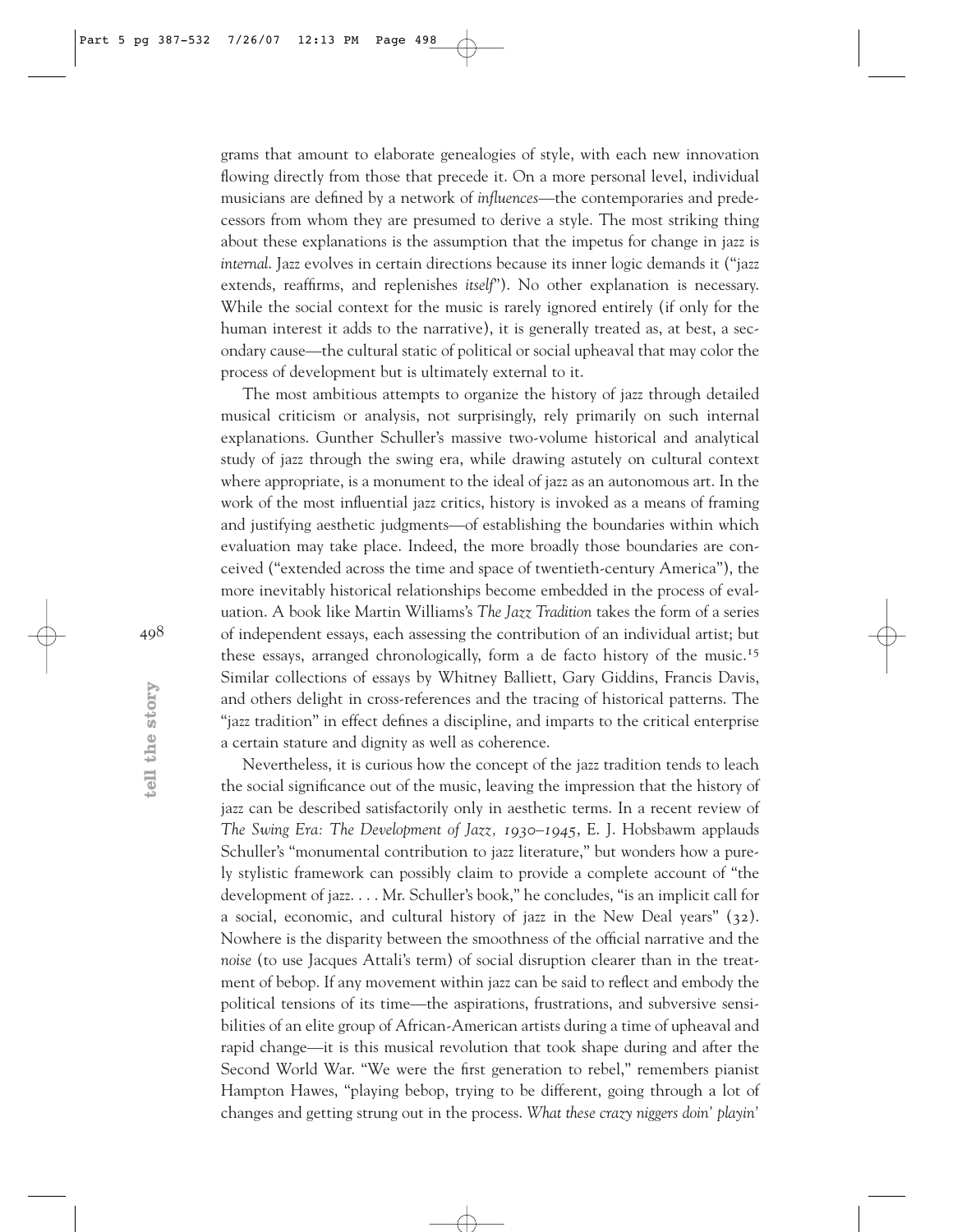*that crazy music?* Wild. Out of the jungle" (8).

But as Eric Lott has noted, "Bebop has been claimed by other, mostly unhistorical narratives rather than articulated to its own social history" (597). Chief among these is the narrative of stylistic change that dispenses with external referents and recasts bebop's rebelliousness in very different terms. According to this argument, the main cause of bebop is that the preceding style of jazz had reached an impasse. By the early 1940s, swing, once a vital part of the tradition, had become "threadbare" and "aging" (Russell 188); a "harmonic and melodic blind alley" incapable of further development (Feather, *Encyclopedia* 30); a formulaic popular music undergoing "death by entropy" (Shih 187); a "richly decked-out palace that was soon going to be a prison" (Hodeir 99); and a "billion-dollar rut" (Feather, *Inside* 4).

One may recognize in this something akin to what Leo Treitler has called the "crisis theory" of modern music, according to which a radically new style arises only in response to an impasse in the musical language, which has literally used itself up (124). Under normal circumstances, musicians would simply move on to the next step, extending the rhythmic, harmonic, and melodic language of jazz in the directions plainly indicated by the music itself. As the last few descriptions clearly imply, the failure for this to happen may be attributed at least in part to the malign external influence of commercialism, without which (presumably) the musicians of the swing era would not have been seduced into the unproductive pursuit of a worn-out style. Bebop thus takes on the character of revolt, not against the jazz tradition but against the circumstances that prevent jazz from following its natural course of development. Bebop comes to represent a way of breaking through this impasse, reaffirming tradition even as it rejects the ossified forms of the past. It becomes a "new branch of jazz . . . born of the desire for progress and evolution" (Feather, *Encyclopedia* 30), a "renewed musical language . . . with which the old practices could be replenished and continued" (Williams, *Jazz Tradition* 106).

But the transition from swing to bebop is more than the passage from one style to another. Bebop is the keystone in the grand historical arch, the crucial link between the early stage of jazz and modernity. Indeed, it is only with bebop that the essential nature of jazz is unmistakably revealed. There is an implicit entelechy in the progression from early jazz to bebop: the gradual shedding of utilitarian associations with dance music, popular song, and entertainment, as both musicians and public become aware of what jazz really is, or could be. With bebop, jazz finally became an *art music*. And this, in a sense, is the goal toward which the "straight line of development" in modern historical narratives, consciously or unconsciously, has always been aimed. In Hayden White's terms, it is a Romance: a triumph for black musicians and their liberal white colleagues and supporters over adverse circumstances. Bebop allowed jazz to become "what its partisans had said it should have been all along" (Williams, *Jazz Tradition* 106): an autonomous art, transcending its sometimes squalid social and economic setting, and taking its place in American culture as a creative discipline of intrinsic integrity.

Once this goal is accepted, the whole narrative for jazz history must be adjust-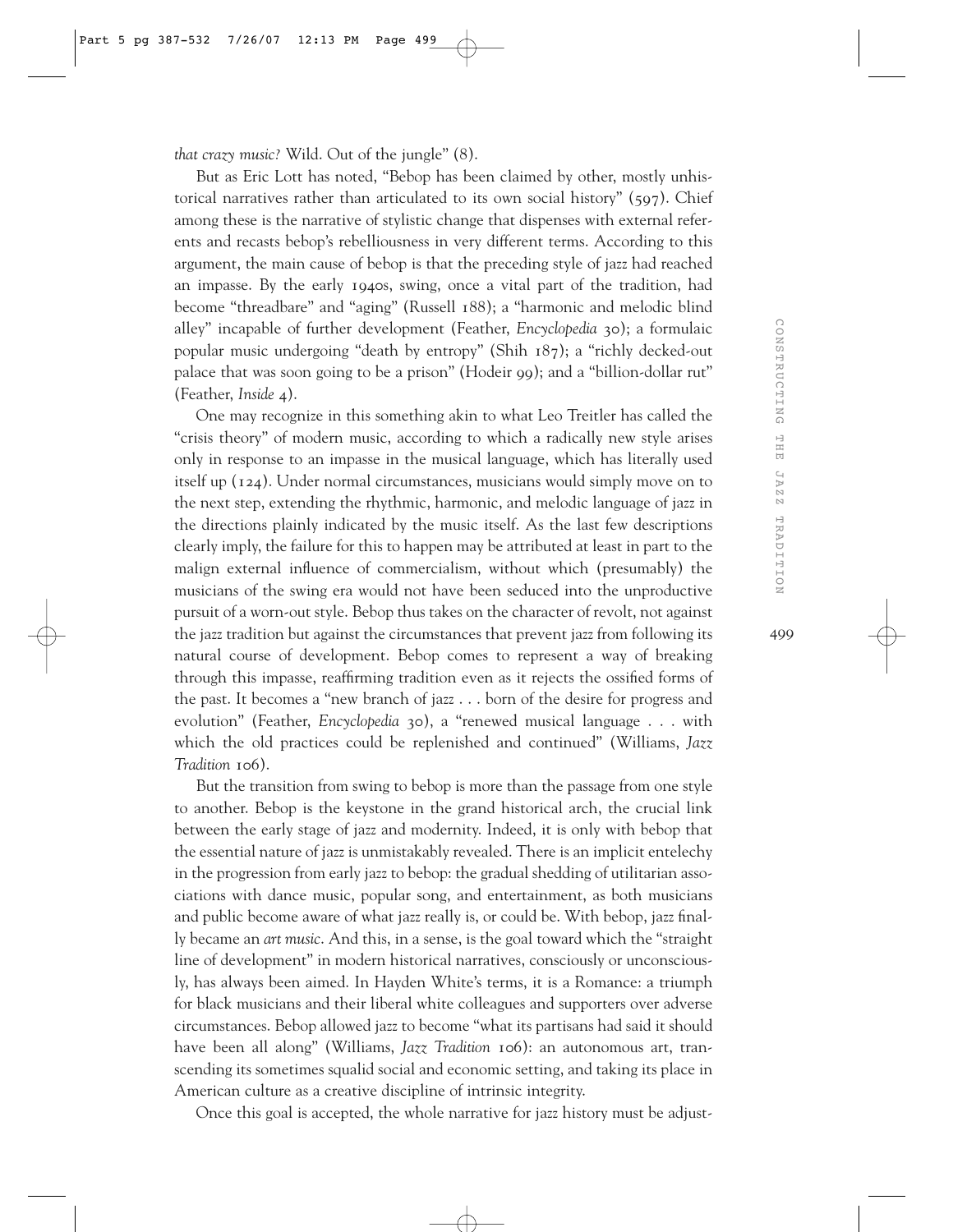ed accordingly. For if bebop is the juncture at which jazz becomes art music, then earlier styles are once again in a precarious position—unless it can be demonstrated that in some important sense they had *always been* art music, and that this status was simply unacknowledged. Unfortunately, much that must be counted as "early jazz" can be understood as an autonomous art music only in retrospect, and with some difficulty. This strategy therefore exaggerates the tendency to make artificial distinctions between the artistic and the commercial, and assumes that the association of this nascent art with less elevated social functions was either a mistake in judgment or a burden imposed by a less enlightened time. If early jazz was intertwined with the stereotype of black man as entertainer, the jovial stage persona of Louis Armstrong can be shown to transcend and even undermine that stereotype—or the entire context of entertainment can be ignored, and the focus narrowed to Armstrong as revolutionary instrumentalist.<sup>16</sup> If much that went under the banner of swing is now judged as trivial, threadbare, or hopelessly commercial (not worthy, in other words, of being considered art), the best of Ellington, Basie, or Lunceford was not, and the term *swing* as a stylistic period may be reserved for them and a handful of their peers. In this way, "order and continuity appear," and the straight line of development is revealed.

The mode of historical explanation that emerged by the 1950s was increasingly conventional and academic in shape: a continuous artistic tradition encompassing several clearly differentiated "periods" or "styles," with an implied movement away from the naïveté of folk culture (more often ascribed to a putative prejazz phase than to jazz itself) toward the sophistication and complexity of art. For a music that had prided itself on its distinctiveness from "classical music," it is surprising how readily and unquestioningly a rough parallelism with the history of European music was accepted. But the fact that jazz could be configured so conventionally was taken by many as a reassuring sign that the tradition as a whole had attained a certain maturity and could now bear comparison with more established arts. "It is my conviction," asserts Joachim-Ernst Berendt in the introduction to *The Jazz Book*,

that the styles of jazz are genuine, and reflect their own particular times in the same sense that classicism, baroque, romanticism, and impressionism reflect their respective periods in European concert music. . . . The evolution of jazz shows the continuity, logic, unity, and inner necessity which characterize all true art. (4)

Of course, the "periods" in jazz in this model succeed one another not at the leisurely pace of centuries, or even generations, but roughly every ten years. (Even the swing "era" lasts only a decade.) We are far removed from the virtual identity of jazz with biography exemplified by *Jazzmen*—not surprisingly, since the music is now seen less as the idiosyncratic expression of individuals than as the outcome of abstract aesthetic forces.<sup>17</sup> There is a certain heedlessness, even cruelty, with which the narrative of jazz history shunts its innovators from the vanguard to stylistic obsolescence before they even reach middle age. Jazz criticism continues to wrestle with the "problem" of musicians (Armstrong, Ellington, Roy Eldridge, Earl

tell the story **tell the story**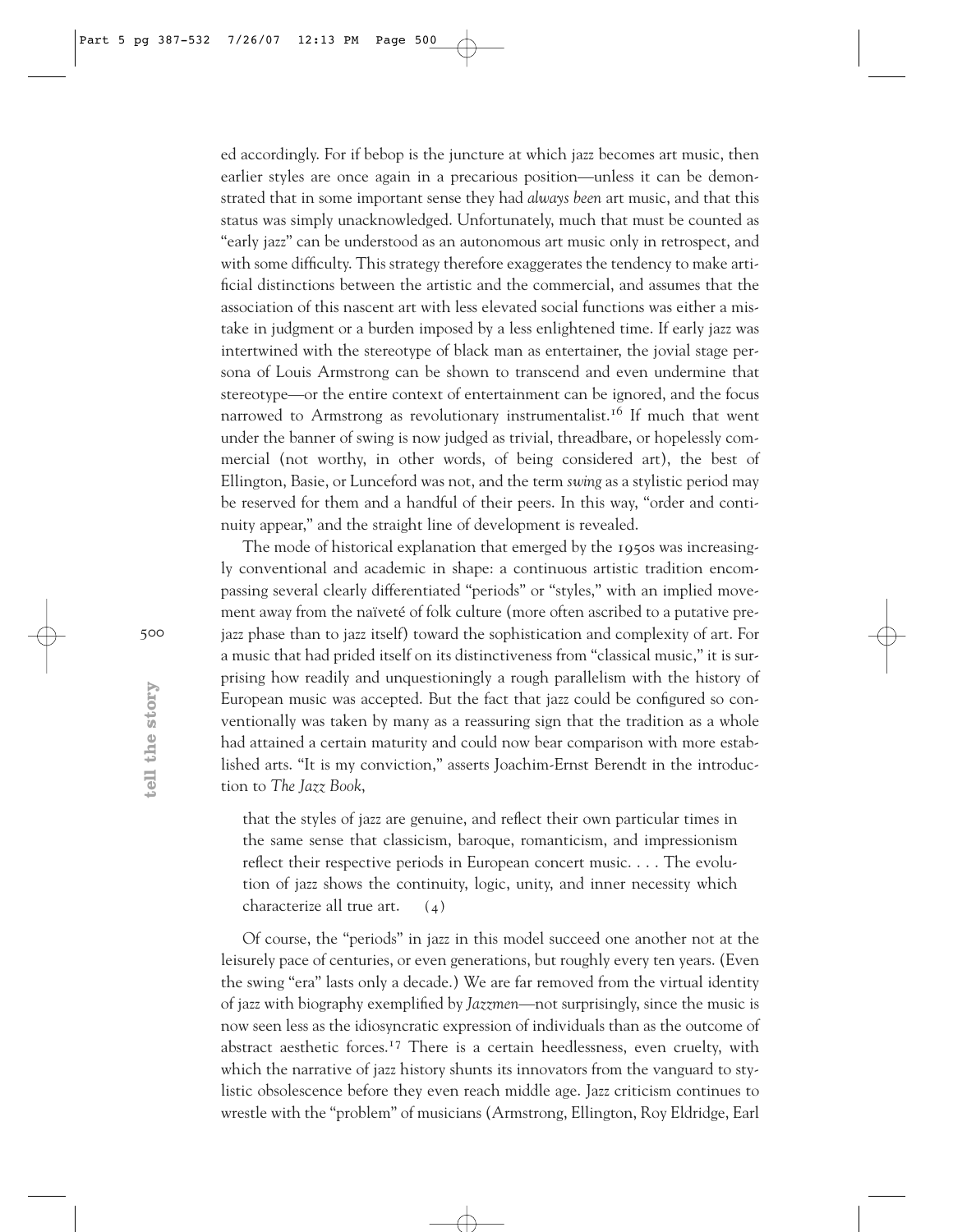Hines) whose performing careers far outlasted their seminal moment of importance and influence. But this vertiginous speed of change was presumably the price that had to be paid for the ground jazz had to cover in its progress from the slums of New Orleans (past the temptations of commercialism) to its newly exalted status as art music. There is a certain tone of pride with which Leonard Feather and André Hodeir independently calculate that jazz has evolved at roughly twenty times the pace of European music.<sup>18</sup>

What remains unspoken in this formulation is a crucial social factor: race. The progress of jazz is mapped onto the social progress of its creators—black Americans who, as Ralph Ellison noted in 1948, had been "swept from slavery to the condition of industrial man in a space of time so telescoped (a bare eighty-five years) that it is possible literally for them to step from feudalism into the vortex of industrialism simply by moving across the Mason-Dixon line" (283–84). Assimilation as full citizens in an integrated (if white-controlled) society seemed the obvious and desired outcome of this remarkable cultural journey. The equally remarkable progress of the black man's music from rural folk music to the international concert hall, a social acceptance far in advance of what could be expected in other spheres, was often taken as an encouraging sign that this outcome was possible, perhaps inevitable.

By the 1950s, then, one ready answer to the question *Where is jazz headed?* lay in the convergent paths of jazz and classical music. "The increasing indications of a wedding, or at least a flirtation, with modern classical music," wrote Leonard Feather in 1957, "mark a logical and desirable outcome of the jazzman's attempt to achieve musical maturity" (*Book of Jazz* 4). This probable outcome made the future of jazz as art music at once easier to envision and more problematic—easier to envision, because jazz had been appearing on the concert stage for several decades, and because classical music had already pervaded American society with images of what an art music should be: the frowning visages of Beethoven and Bach, a portentous mood of solemnity and dignity far removed from nightclubs and dance halls that might somehow be grafted onto jazz.<sup>19</sup> Classical music seemed like an exclusive club that in an egalitarian spirit might be persuaded to integrate. The discreet, gently swinging tonal structures of the Modern Jazz Quartet, performed by black men in tuxedos in concert halls for respectful audiences, provided a comforting image of what membership in this club might look like.

But the entrance fee was high. To be accepted as a kind of classical music, jazz had to be understood as a music that had outgrown its origins in a particular ethnic subculture and could now be thought of as the abstract manipulation of style and technique. Jazz was now to be measured against the "absolute" standards of greatness of the European tradition. In this comparison, the qualities of spontaneity, informality, and rhythmic excitement that had originally marked jazz as distinctive—those qualities, in other words, that marked it as African-American now seemed to be liabilities. Jazz was a music of promise, ripe for passage from adolescence to maturity; but it still had a long way to go, and the only way to get there was to acknowledge the priority of European music.

 $501$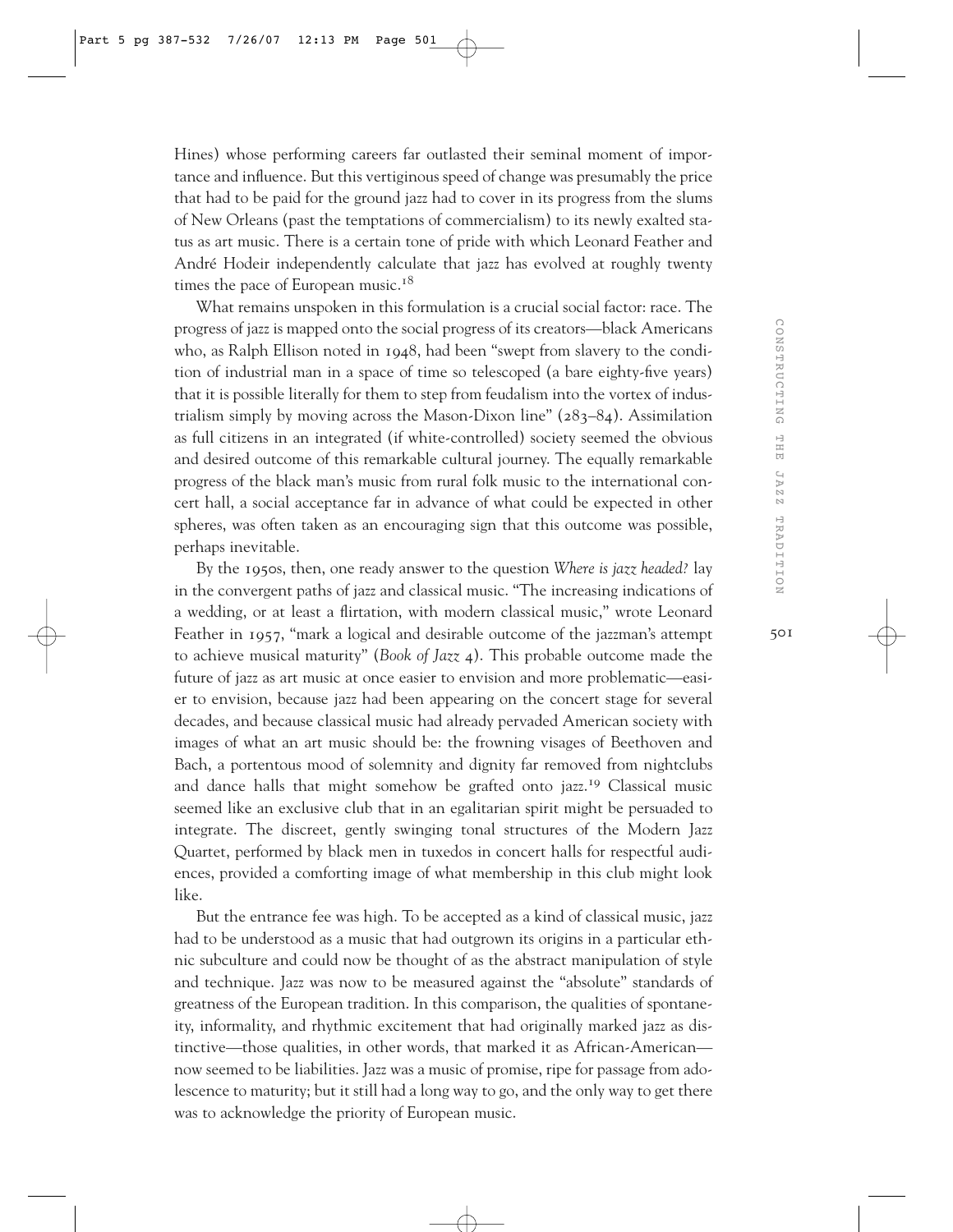In the 1961 movie *Paris Blues*, Paul Newman plays an expatriate jazz trombonist named Ram Bowen who works in Paris nightclubs with a small interracial group. But his success as an improviser is not enough for Bowen. His secret ambition is to be a composer, and he has been working on an orchestral piece, *Paris Blues*. (The fragments of this piece that we hear are played by the Duke Ellington orchestra—as is, indeed, all the music in the film.) He submits his score to a gray eminence of French music, M. Réné Bernard—whether composer, conductor, or impresario is never made clear—in the hopes of having it performed in concert. Finally, he is admitted to the opulent offices of the great man. Bernard is warm and generous, and admits to being an admirer of Bowen's playing. But it quickly becomes evident to Bowen that all of Bernard's compliments ("You have a genuine gift for melody") are gentle put-downs. "Your improvisations are highly personal," he tells Bowen. "They give you a stamp as a musician. But there is a great deal of difference between that and an important piece of serious music." "In other words, you're trying to tell me I'm just sort of a lightweight," Bowen replies. "I don't know what you are yet, Mr. Bowen," returns Bernard. He counsels Bowen to study composition, harmony, and counterpoint—*if* he wants to be a serious composer. Visibly dejected, Bowen leaves the office. But by the end of the movie, he decides to cancel his plans to return to America with his devoted fan and lover (Joanne Woodward) in order to "follow through with the music . . . see how far I can go." All the while, the music of Ellington plays in the background.

#### **IV**

This vision of jazz as an immature and imperfectly realized junior partner to European music did not long outlast the 1950s. Well before the appearance of *Paris Blues*, it had come under attack both from the upheavals of racial politics that made its implicit assimilationist agenda untenable and from the emergence of an avant-garde that pushed the boundaries of "modern classical music" far beyond the range of comfort.

The change in racial climate was particular dramatic, for well into the 1950s, jazz was heralded as a sphere of racial cooperation, with the 1949–50 Miles Davis *Birth of the Cool band as its most vibrant symbol.<sup>20</sup> But the remainder of the* decade saw a forceful reassertion of ethnicity by black musicians that paralleled, and in a few celebrated examples (e.g., Charles Mingus's "Fables of Faubus") participated in, the growing Civil Rights Movement. The music that was the result of this renewed ethnic emphasis has entered the official progression of styles as *hard bop*—an unfortunate blanket term that strains to cover the gospel-influenced popular hits of Cannonball Adderley and Horace Silver, the "experimental" music of Mingus and Monk, as well as much that could more simply be called *bop*. <sup>21</sup> Hard bop was vaguely defined as a musical movement, but it had a lasting effect on jazz historiography: It served to counter the notion that becoming an art music somehow required jazz to shed its "folk" (i.e., ethnic) roots. In the wake of hard bop came a new strain of historical writing, exemplified by *Blues People*, the 1963 book by LeRoi Jones (Amiri Baraka) that treated jazz as something intrinsically separate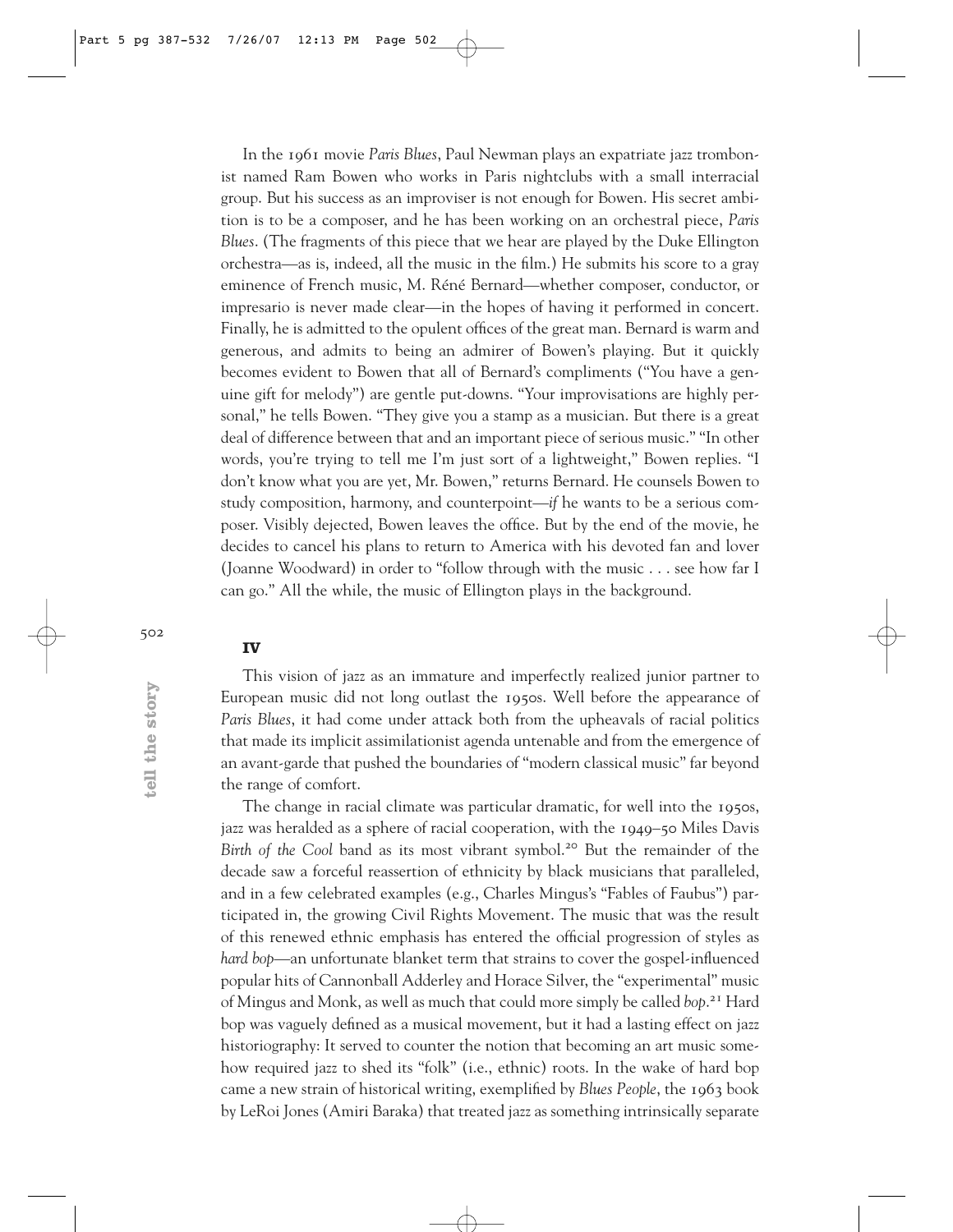from the white "mainstream." As jazz entered the 1960s, authenticity was more than ever associated with ethnicity.

But the assertion of ethnicity in itself does not resolve the question of the nature and direction of the development of the jazz idiom. It simply suggests that whatever black Americans choose to do with their musical heritage is valid—or, more to the point, beyond the reach of white critics and historians. As always, the actual diversity of expression within the black community was masked by the tendency for any and every viewpoint within it to claim the collective history of the people as a source of legitimacy. Just as all sorts of music can flourish under the banner of ethnicity, so can all sorts of narratives about the history of jazz as black music.

The least dogmatic of these narratives is that which allows for the "fusion" of jazz with currents in popular music, especially black popular music. Fusion subverts from the outset the assumptions that *popular* and *art* are mutually exclusive categories, and that the progress from the latter to the former in jazz was irreversible. In the 1930s and early 1940s, jazz had been both artistic expression and entertainment for the black community; but by the 1950s, the earthier and less prestigious functions of the music had been passed on to rhythm and blues.<sup>22</sup> At the same time that musicians and critics were struggling to make a case for jazz as art music, the more commercially minded hard bop musicians strove mightily to win back audiences alienated by bebop's intellectual pretensions with hard-swinging grooves and a folksy sensibility that wore its ethnicity on its sleeve.

This transparent pseudo-populism (evident in titles such as "Dis Here" and "Watermelon Man") was easy enough to dismiss: Baraka, for example, complained in 1963 of the "hideous . . . spectacle of an urban, college-trained Negro musician pretending, perhaps in all sincerity, that he has the same field of emotional reference as his great-grandfather, the Mississippi slave" (218). But for most jazz critics, the greatest sin of the "funky" hard bop style was its accessibility, its easy and self-serving simplicity, its eagerness to please. Dalliance with popular trends seemed to betray the movement of jazz as an art music toward complexity and intricacy.<sup>23</sup> Only at the end of the 1960s, when Miles Davis married elements from rock and soul with avant-garde textures and harmonies (at a time when rock itself had become a kind of avant-garde counterculture), did many critics decide that perhaps a new artistic phase was under way, requiring a new stylistic category, *fusion*, to explain it.<sup>24</sup> But few felt entirely comfortable about the category, and even those who acknowledged fusion as a legitimate movement rarely let it stand unchallenged in the conventional progression of styles.

Fusion was inevitably counterpoised with *free jazz*, an avant-garde movement that could be traced back to the end of the 1950s. Free jazz is often associated with the black nationalist politics of the 1960s, but it hardly needed the militant rhetoric of ethnicity to be controversial. It simply carried the model of modernist experimentation (but without an explicit Eurocentric focus) to its logical, if unsettling, conclusion. If critics of the 1950s believed that jazz was in a race to catch up to classical music, their hopes were to be realized, albeit in a way they had never anticipated. By decade's end, the kind of European music jazz seemed most to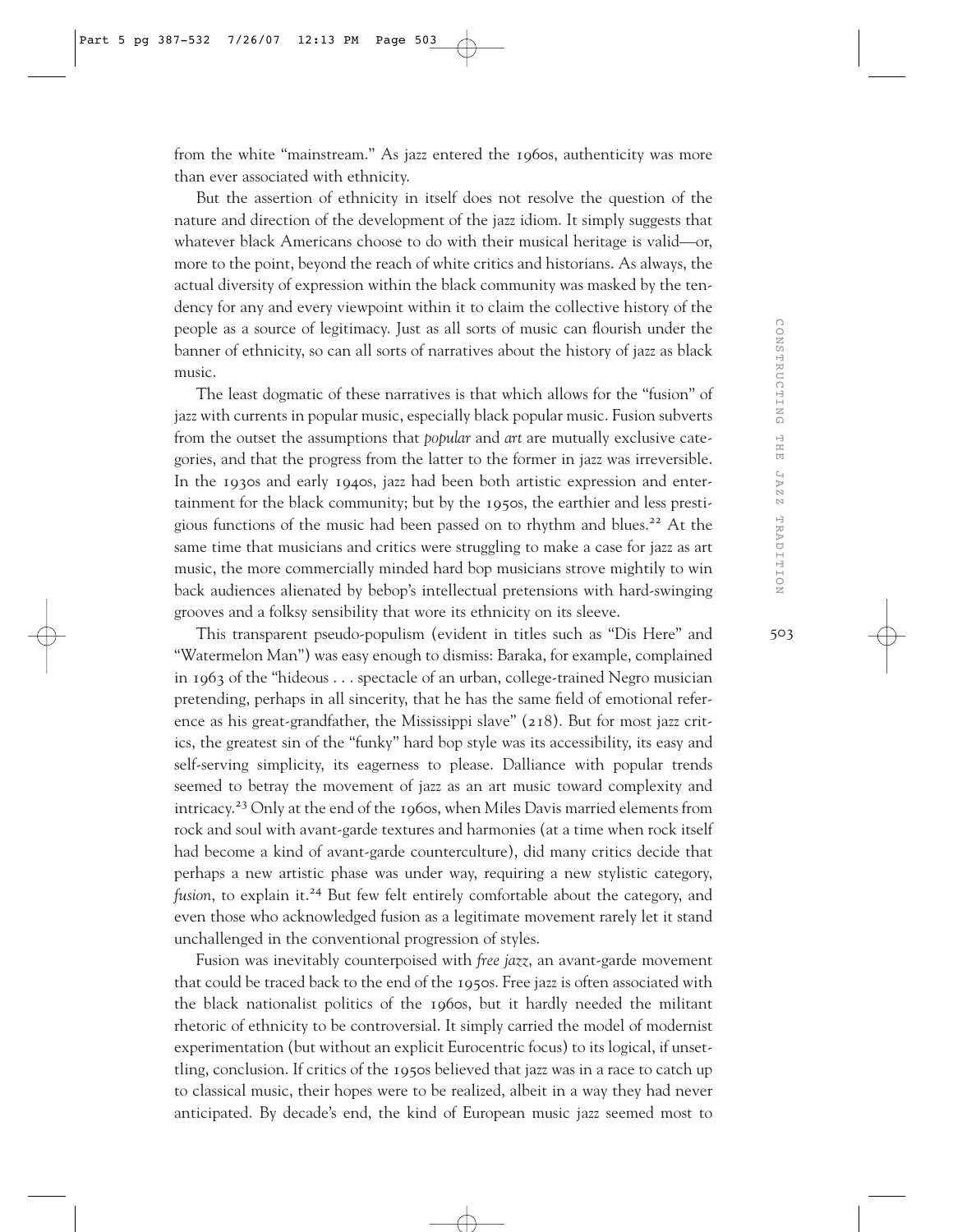resemble was not the standard repertory, or even the more accessible moderns (the Stravinsky and Hindemith admired by the beboppers), but an avant-garde bent on shattering all conventions. In 1956, Marshall Stearns could still write: "Jazz is traveling the same path as classical music—toward the stone wall of atonality—but there is still a long way to go" (229). Less than a decade later, that point of no return had been reached, and the critical reaction was predictably strident: Whatever it was, it wasn't jazz.

The crisis raised by free jazz was as inevitable as it was disquieting. Ever since bebop, the narrative of jazz history had been committed to the ideology of modernism, and the chain of continuous innovation that it entailed. Bebop itself was "steeped in the rhetoric of modernist avant-gardism" (Tucker 273); and as Ronald Radano has pointed out, the early efforts of vanguardists Ornette Coleman and Cecil Taylor were initially greeted with enthusiasm (even by critics who later excoriated them), precisely because they seemed to offer the next step on the path of development, extending the legacy of bebop in new and arguably necessary directions (Leonard Bernstein, for example, called Coleman "the greatest innovator in jazz since Charlie Parker" [qtd. in Radano 73]). The self-consciously modernist titles of Ornette Coleman albums (*The Shape of Jazz to Come*, *Tomorrow Is the Question*, *This Is Our Music*) made explicit the avant-gardists' argument that theirs was the music of the future, the "new thing." Much more quickly than the apologists for bebop, they openly claimed the whole of tradition as the source of their legitimacy.

The result was a new plot for the story of jazz. In what might be called the "Whig interpretation of jazz history," freedom—with all its rich social and political associations—became the inexorable goal:<sup>25</sup>

The quest for freedom  $\dots$  appears at the very beginning of jazz and reappears at every growing point in the music's history. The earliest jazz musicians asserted their independence of melody, structure, rhythm, and expression from the turn-of-the-century musics that surrounded them; Louis Armstrong symbolized the liberation of the late twenties jazz soloist; the Count Basie band offered liberation of jazz rhythm; and Parker and Gillespie offered yet more new freedoms to jazz.  $(LITWEILER I3-I4)$ 

In this narrative, bebop was only one step in the process that Treitler calls "the history of twentieth-century music as striptease" (137): the progressive removal of the encumbrances of tradition. Free jazz is the logical outcome, a new idealization of jazz's essential nature revealed only when musicians throw off the accretions of convention: popular song forms, instrumentation, tonality, Western intonation systems, the explicit stating of a dance beat. And it is hard to be against freedom, especially when freedom from musical convention becomes conflated (as it inevitably did in the turbulent 1960s) with freedom from oppressive political structures.<sup>26</sup>

And yet freedom is a goal that can only be approached asymptotically. *Free jazz* is, in any case, an inadequate label to describe the ferment of activity within the jazz avant-garde, which has from the outset included the creation of new structures

504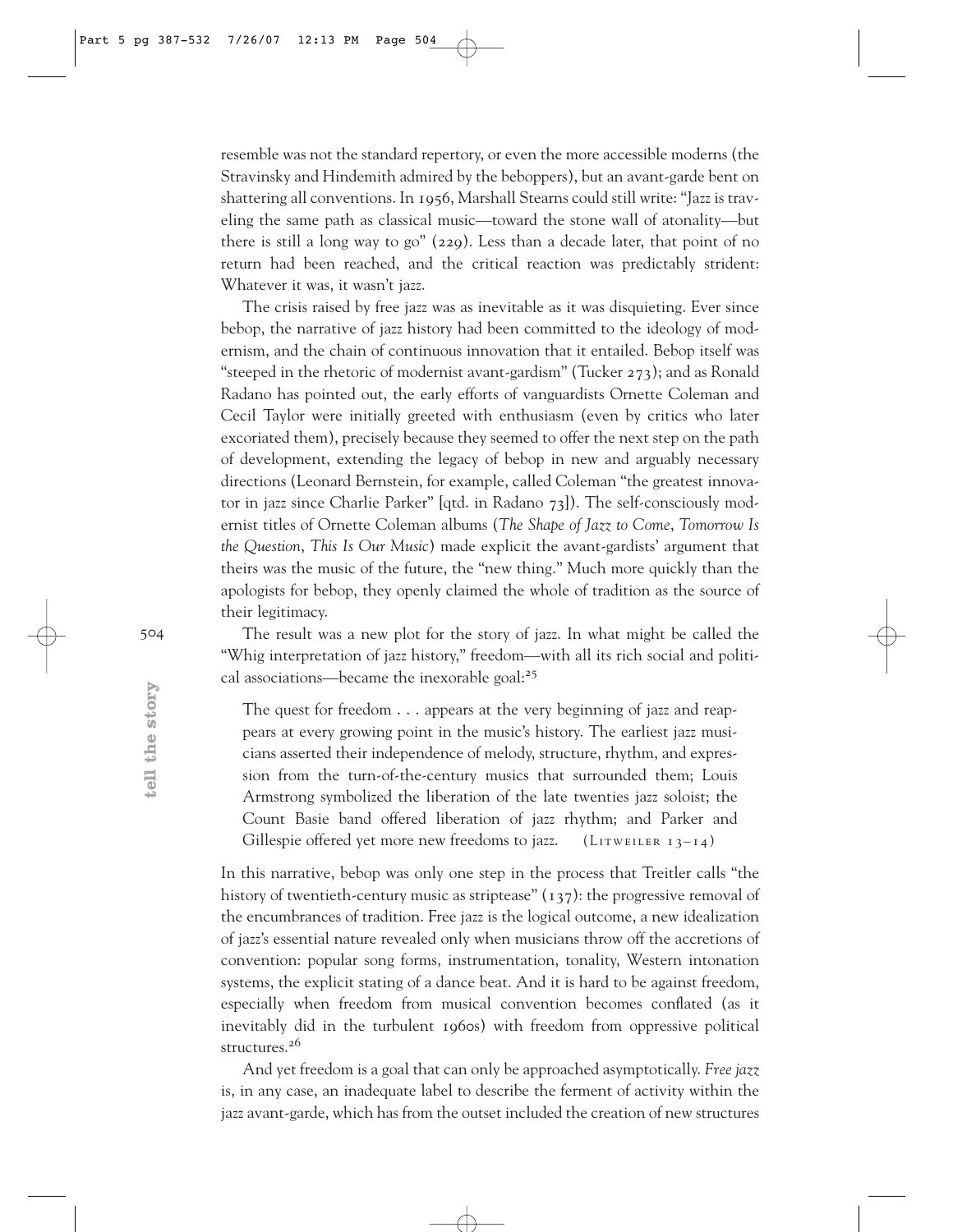(i.e., composition) as well as free improvisation. In recent years, the one-way straitjacket of modernism has given way to a more eclectic postmodern sensibility in which "all of jazz history, up to and including the present, is grist for the mill" (F. Davis x). Even the taboo against commercialism has been broken, as avantgardists such as Lester Bowie and Ornette Coleman have taken up (in irony and in earnest) elements from popular music. "Freedom" seems to be the freedom to escape accepted definitions of jazz—including the modernist definition of jazz-asart-music that got jazz into the avant-garde in the first place.

Escape from modernism came from other directions as well. Critics wary of the narrative that presents the avant-garde as the legitimate jazz of the modern age began cautiously to adjust the evolutionary model, recasting concepts of innovation and development to avoid so disturbing an outcome as "total freedom." A favorite term was *mainstream*—first applied (retroactively) to swing, but quickly used to describe any body of music neither so conservative as to deny the possibility or desirability of further development, nor so radical as to send that development in uncontrollable directions.<sup>27</sup> Leroy Ostransky's definition in his 1977 *Understanding Jazz* captures the term's inherent vagueness: "Mainstream jazz . . . is simply the characteristic jazz of its time, moving along with the current now smoothly, now roughly, occasionally listlessly but always with direction, however imperceptible it may be at the moment" (107).

Ostransky's image is, to put it generously, open to interpretation. It accepts the necessity of continuous development as something natural—the current in the stream. And yet the music itself is curiously passive, set drifting along by this unspecified outside force. The "characteristic jazz of its time" is presumably not that of the revolutionaries, the wave makers; but it is roused by them into overcoming its essential inertia, which derives from tradition. Some forward motion is always necessary to prevent jazz from succumbing to its own weight, and for that the avant-garde is given its due. But the concept of the mainstream insists that the essence of jazz is to be found not on the cutting edge, but well back within the tradition. It follows that the keepers of the flame are in the best position to pass judgment on the music's future. ". . . Mainstream jazz . . . must inevitably be the point of departure for new styles," Ostransky continues, "and to understand the evolution of style one must stand in midstream, so to speak, and look both ways" (107).

Looking both ways is the favored stance of the neoclassicist: a careful balance between the modernist ideology of continuous innovation and an insistence on the priority of tradition. Wynton Marsalis asks, "How can something new and substantial, not eccentric and fraudulent, be developed when the meaning of what's old is not known?" (24). On this point, the neoclassicists and the avant-garde are on the same wavelength, for few would fail to invoke Ellington, Parker, or Monk as an ultimate source and inspiration. What distinguishes the neoclassicist attitude is not so much its habit of retrospection, but rather its heavy-handed attempt to regulate the music of the present through an idealized representation of the past. History is a roll call of past masters, from King Oliver to Thelonious Monk, and the responsibility of the modern musician is to create music that lives up to and extends this legacy. All else—free jazz and fusion alike—is falsity and charla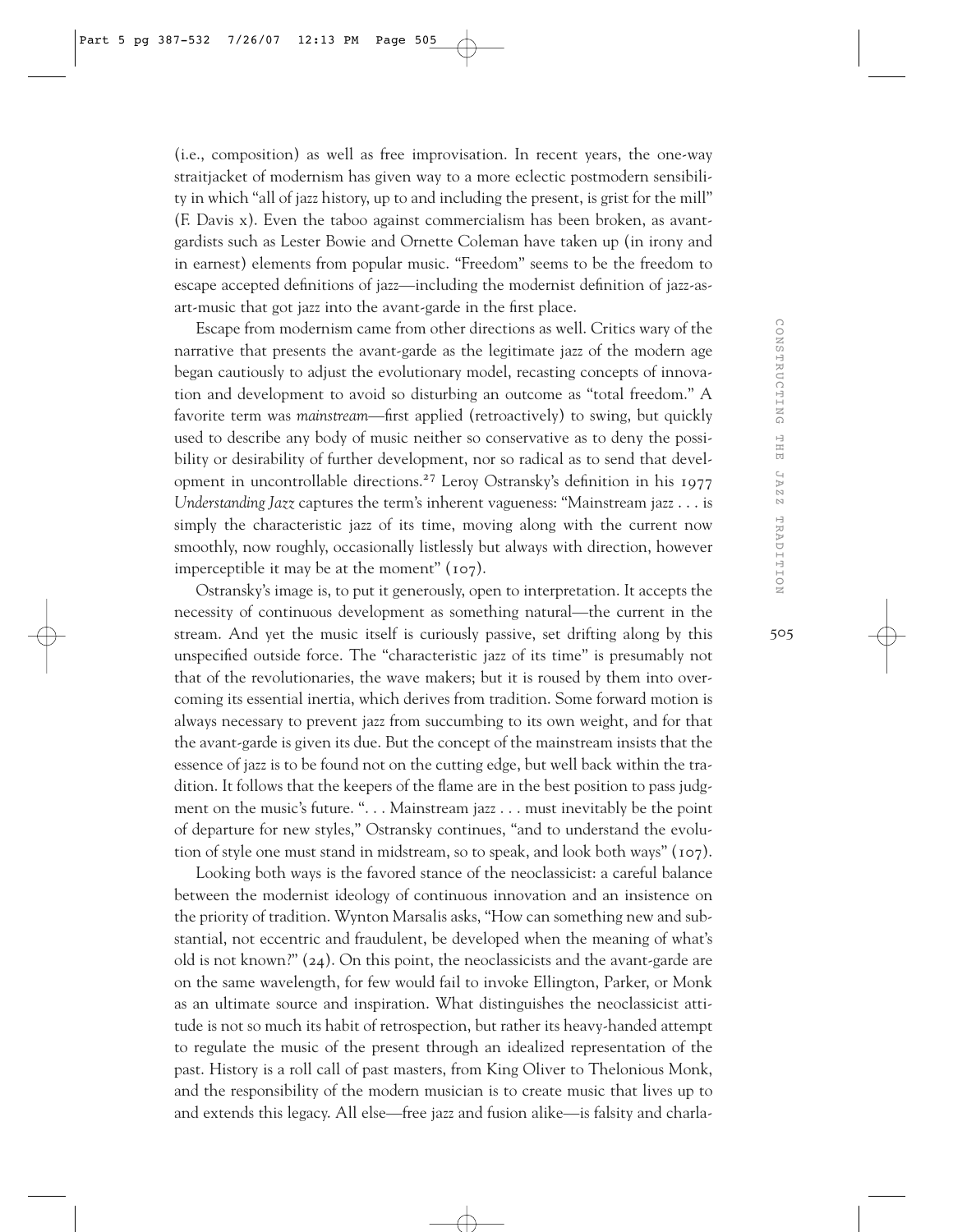tanism. Neoclassicism saves its most pointed barbs for the kind of easy pluralism that would embrace all potential definitions for jazz, and therefore all potential outcomes for the narrative of its history.<sup>28</sup> Only by returning to the point at which jazz began a series of wrong turns—back, in short, to the "mainstream"—can the narrative thread be reclaimed and continued.

Wynton Marsalis's remarkable visibility in the popular media as the spokesman for an entire generation of young musicians suggests that this narrow, if principled, view of jazz history may yet have increasing influence, especially where jazz is offered—by stage bands, in appreciation classes, and on pps specials—as an art music segregated from the flux of the marketplace. Marsalis is careful to present jazz as a cultural heritage and, in a sense, a political reality, entirely separate from the European tradition. But his celebrated feat of winning Grammy awards for both jazz and classical recordings underscores the extent to which jazz has become *another kind* of classical music—one indigenous to black culture and reflecting black values, but following the same pattern of institutionalization in conservatories and repertory groups, and demanding of its musicians an empathetic response to aesthetic sensibilities of the past. Historical narrative plays a crucial role in the formation of a canon, in the elevation of great musicians as objects of veneration, and in the development of a sense of tradition that casts a long shadow over the present. The goals of the neoclassicists will have been admirably fulfilled if and when busts of Armstrong and Parker stand alongside busts of Beethoven and Bach in practice rooms and music studios across America.

506

**V**

The question *Where is jazz going?* is usually asked with an anxious undertone as if, in Monk's words, "Maybe it's going to hell." And Monk's dismissive response is on target. Whether jazz will "survive" depends not on what musicians choose to do. They will continue to make music, and whether that music is called jazz is a matter of relative inconsequence. The question is rather of the uses to which the jazz tradition is to be put: whether as an alternative conservatory style for the training of young musicians; as an artistic heritage to be held up as an exemplar of American or African-American culture; or as a convenient marketing tool for recording companies and concert promoters, a kind of brand name guaranteeing quality and a degree of homogeneity.

As an educator and scholar, I inevitably find myself allied with the first two of these projects, especially the second. My courses in jazz history are designed to inculcate a feeling of pride in a racially mixed university for an African-American musical tradition that manages, against all odds, to triumph over obstacles of racism and indifference. For this, the narrative of jazz history as Romance is a powerful tool, and I have invested a good deal into making it a reality in my students' minds through all the eloquence and emotion I can muster.

And yet I am increasingly aware of this narrative's limitations, especially its tendency to impose a kind of deadening uniformity of cultural meaning on the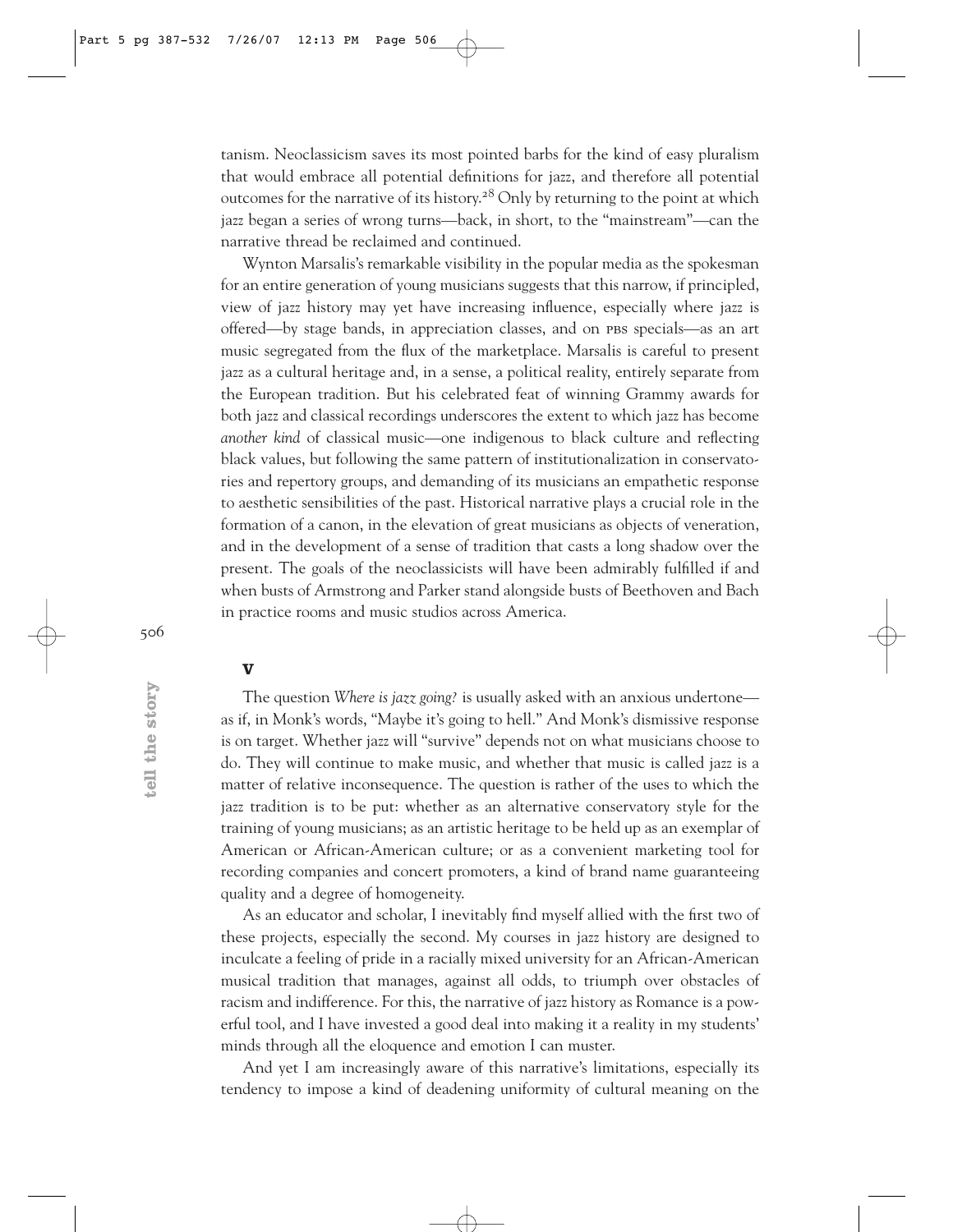music, and jazz history's patent inability to explain current trends in any cogent form. There is a revolution under way in jazz that lies not in any internal crisis of style, but in the debate over the looming new orthodoxy: jazz as "America's classical music." As jazz acquires degree programs, piano competitions, repertory ensembles, institutes, and archives, it inevitably becomes a different kind of music—gaining a certain solidity and political clout, but no longer participating in the ongoing formulation of meaning; no longer a *popular* music in the best sense of the word. The histories we construct for jazz also have this effect: Each new textbook dulls our sensibilities, "retells the stories as they have been told and written, . . . made neat and smooth, with all incomprehensible details vanished along with most of the wonder" (Ellison 200).

Meanwhile, music continues to change: the explosion in new technologies, the increased pace of global interaction, the continued erosion of European art music as the measure of all things. The narratives we have inherited to describe the history of jazz retain the patterns of outmoded forms of thought, especially the assumption that the progress of jazz as art necessitates increased distance from the popular. If we, as historians, critics, and educators, are to adapt to these new realities, we must be willing to construct new narratives to explain them. These alternative explanations need not displace the jazz tradition (it hardly seems fair, in any case, to deconstruct a narrative that has only recently been constructed, especially one that serves such important purposes). But the time has come for an approach that is less invested in the ideology of jazz as aesthetic object and more responsive to issues of historical particularity. Only in this way can the study of jazz break free from its self-imposed isolation, and participate with other disciplines in the exploration of meaning in American culture.

#### **NOTES**

- 1. See, for example, Grover Sales's recent textbook *Jazz: America's Classical Music* (Englewood Cliffs: Prentice-Hall, 1984) and the address "Jazz—America's Classical Music" delivered by Billy Taylor to the Black American Music Symposium at the University of Michigan in 1985 and subsequently reprinted in *Black Perspective in Music* 14.1 (1986): 21–25.
- 2. The language is that of House Concurrent Resolution 57, passed by the United States Senate on December 4, 1987.
- 3. A sampling from recent jazz textbooks gives some of the flavor of this loss of direction. Tanner and Gerow's *A Study of Jazz* follows neatly defined chapters on "Early New Orleans Dixieland (1900–1920)," "Chicago Style Dixieland (the 1920s)," "Swing (1932–1942)," "Bop (1940–1950)," "Cool (1949–1955)," and "Funky (c. 1954–1963)," with a "period" of over forty years called the "Eclectic Era," a "potpourri of some eighty years of continuous development" (119). The "Chronology of Jazz Styles Chart" in Mark Gridley's *Jazz Styles* begins with comfortingly concise periods for "Early Jazz (1920s)," "Swing (1930s)," "Bop (1940s)," and "West Coast (1950s)," but soon degenerates into "Coexistence of Hard Bop, Free Jazz, and Modal Jazz (1960s)," "Transition to Jazz-Rock (late 1960s)," and "Coexistence of aacm, Jazz-Rock, and Modal Jazz (1970s)" (356–57). Billy Taylor's last chapter in *Piano Jazz* (after the terse chapters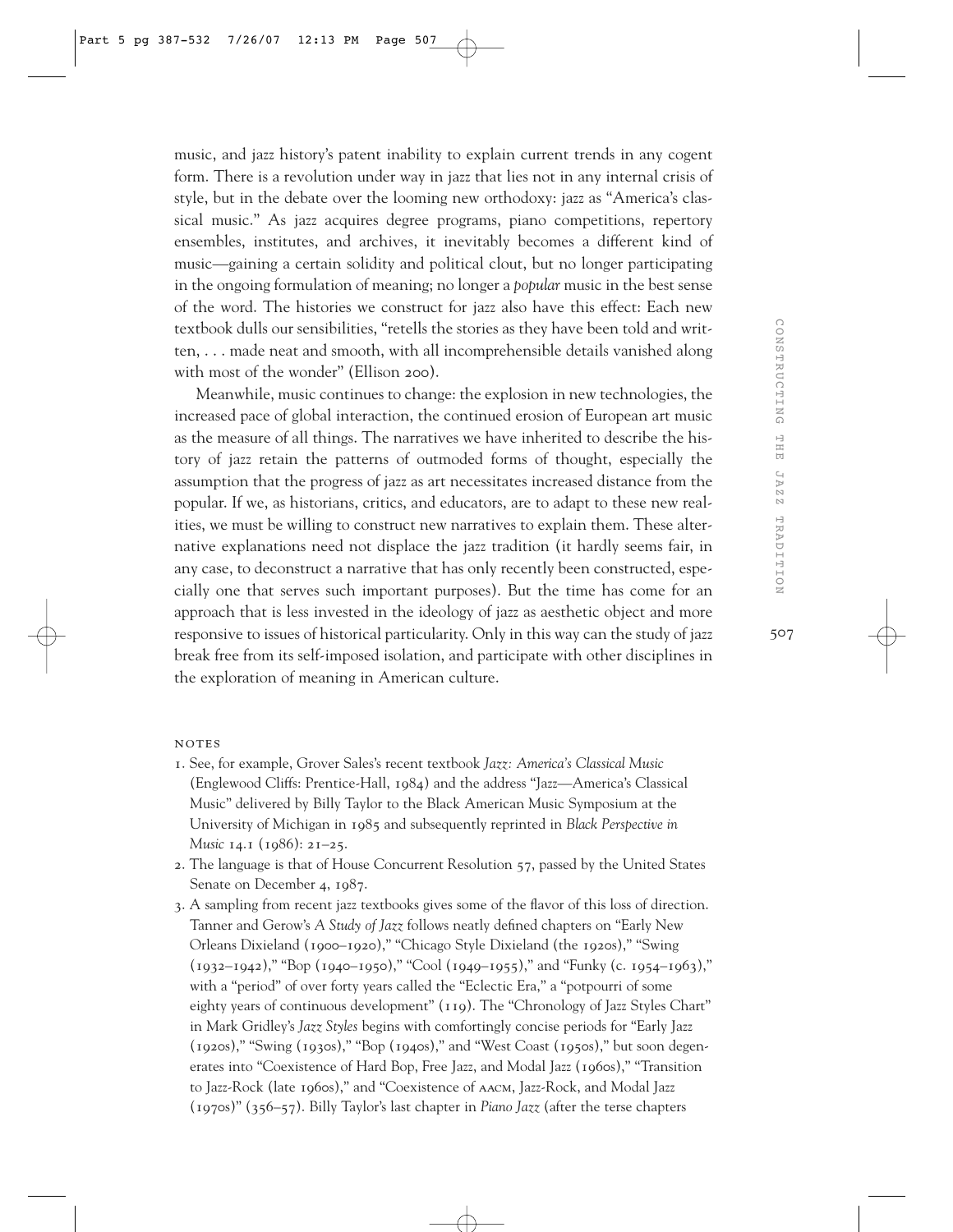"Bebop" and "Cool") is entitled "Abstract Jazz, Mainstream Jazz, Modal Jazz, Electronic Jazz, Fusion" (187).

- 4. This strategy is followed in textbooks by James McCalla, Donald Megill and Richard Demory, and James Lincoln Collier, among others. The persistence of earlier styles of jazz is sometimes counted as yet another direction. "If we cannot predict where jazz is going . . . we can at least discern certain trends," wrote Collier in 1978, identifying three such trends: jazz-rock, free jazz, and what he called (anticipating the "neoclassicism" of the 1980s) the "neo-bop movement" (494–96).
- 5. See, for example, Henry Martin's recent textbook *Enjoying Jazz*. One of the basic hypotheses of the book is that contemporary jazz is facing a kind of stylistic dead end: "By the 1970s and early 1980s, jazz was unlikely to undergo any further significant evolution because it lacked the popularity necessary for continued vitality. At that time all of its previous styles became recognized as artistic vehicles for performance. Indications are, therefore, that jazz will not undergo any further significant evolution" (204). See also Kart.
- 6. In a 1984 interview, Wynton Marsalis complained, "I don't think the music moved along in the '70s. I think it went astray. Everybody was trying to be pop stars, and imitated people that were supposed to be imitating them. . . . What we have to do now is reclaim . . ." (Mandel 18). Martin Williams, in an article entitled "How Long Has This Been Going On?" provides this summation of the fusion movement: "Wynton Marsalis . . . and some others seem to see the whole fusion thing as a kind of commercial opportunism and artistic blind alley, maybe even a betrayal of the music, on the part of everyone involved, on the part of record companies, record producers, and the artists themselves. . . . Although it may have produced some good music, the fusion effort seems to me largely over and was even something of a mistake. (Well, look, there can be some very handsome houses on a dead-end street.)" (*Jazz in Its Time*  $46 - 47, 56$ .
- 7. In interviews, fusion artists are typically invited, directly or indirectly, to comment on the disparity between their commercial success and the accusation by many critics that their music falls outside the boundaries of jazz. Their answers are usually bland pronouncements about pluralism and catholicity, obviously designed to deflect controversy, that rely on *jazz* as an umbrella term which can easily accommodate current tastes. Jay Beckenstein of Spyro Gyra observes that, "if you define fusion as a previously existing jazz form that combines with outside musical influences to come up with a hybrid, you are talking about the history of jazz from day one. . . . It's our music, we love to play it, and I think time will show it's in the mainstream of the '80s" (Santoro, "Spyro" 22). Saxophonist Kenny G says that "we've gotten terrible reviews from the purist critics who don't know anything about the style of contemporary jazz we play. I live that, I'm one of the creators of it. So is [Jeff] Lorber—we're the young players who have created something new and different that's still called jazz" (Stein 181). Drummer Jack DeJohnette, a musician by no means exclusively associated with fusion, describes his music as "multi-directional, eclectic. . . . There are people who dig jazz *and* pop, and there are a lot of choices out there. Jazz runs the gamut from George Benson to Grover Washington to David Sanborn, Spyro Gyra, Weather Update, Ramsey Lewis, Wynton Marsalis, Art Blakey, Tony Williams, me—there's a lot out there" (Beuttler 17–18).

Miles Davis is undoubtedly the most frequently criticized of the fusion musicians, in no small part because his stature within the conventional narrative has made his

tell the story **tell the story**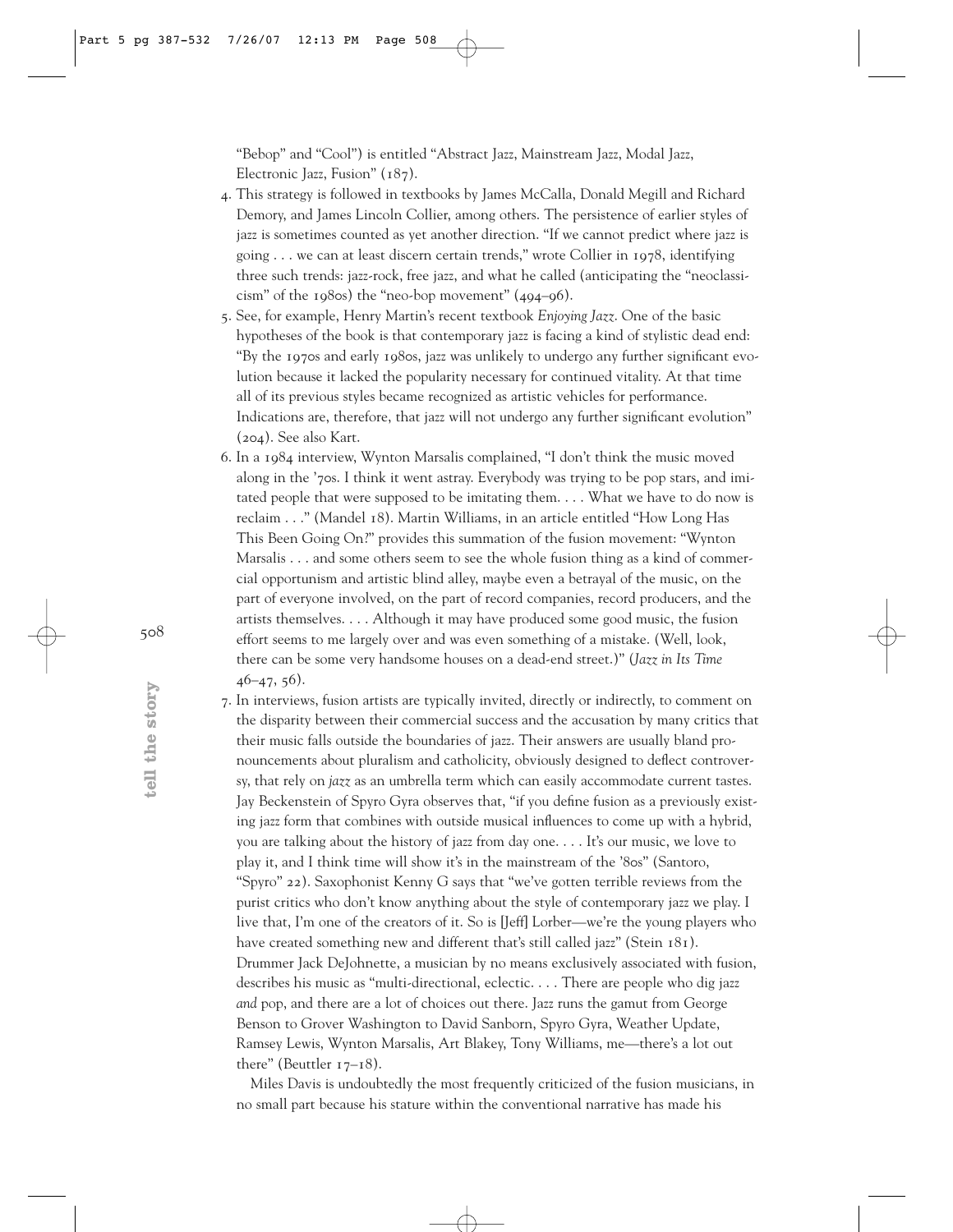embrace of fusion seem apostasy. A recent survey of his career by Stanley Crouch, for example, calls Davis "the most brilliant sellout in the history of jazz," and continues: "Desperate to maintain his position at the forefront of modern music, to sustain his financial position, to be admired for the hipness of his purported innovations, Davis turned butt to the beautiful in order to genuflect before the commercial" ("Play" 30). Davis's response to such criticism is understandably more caustic than the responses of most fusion musicians. In his autobiography, he turns back on his attackers the modernist themes of continuous change and innovation embedded in the conventional narrative: "A lot of old jazz musicians are lazy motherfuckers, resisting change and holding on to the old ways because they are too lazy to try something different. They listen to the critics, who tell them to stay where they are because that's what *they* like. . . . The old musicians stay where they are and become like museum pieces under glass, safe, easy to understand, playing that tired old shit over and over again. Then they run around talking about electronic instruments and electronic musical voicing fucking up the music and the tradition. Well, I'm not like that and neither was Bird or Trane or Sonny Rollins or Duke or anybody who wanted to keep on creating. Bebop was about change, about evolution. It wasn't about standing still and becoming safe" (394).

- 8. The Art Ensemble of Chicago makes a point of avoiding the term *jazz* as too limiting (although this deters no one from claiming them as part of a narrative of jazz). As their motto "Great Black Music—Ancient to Modern" makes clear, that is not because they are uninterested in issues of ethnicity and historical tradition, but because they wish to situate their music within an even more ambitious narrative.
- 9. Bunk Johnson was the most spectacular rediscovery of the New Orleans revival. Born in the nineteenth century and a contemporary of ur-jazz trumpeter Buddy Bolden, Johnson epitomized the personal connection with the shadowy origins of jazz that was still possible in the 1930s and 1940s. Research on the book *Jazzmen* led William Russell to Johnson, who was then a toothless old man driving a truck on a sugar plantation. Equipped with a new trumpet and a new set of teeth, the trumpeter embarked on a brief second career, highlighted by recordings that purported to recreate the "prehistory" of New Orleans jazz. The story of Johnson's unlikely career (and the cycle of self-destruction that ended it, undermining in the process the note of Romantic triumph) is recounted in Turner 32–60.
- 10. See, for example, the chapter "New Orleans—Mainspring or Myth" in Leonard Feather's *The Book of Jazz* (30–38), in which Feather juxtaposes critical adulation of the music of Jelly Roll Morton, Johnny Dodds, and Bunk Johnson with bemused and frequently contemptuous reactions of contemporary musicians.
- 11. On the occasion of its tenth anniversary issue (15 July 1944), *Down Beat* boasted in an editorial that the magazine had "dug into the history of jazz and swing, and into the personal background of the so-called immortals in these fields. It made such names as Bix Beiderbecke, Fate Marable, Frank Teschemacher, and Pine-Top Smith familiar to its readers. It helped spread the interest in and acceptance of hot music"  $(10)$ .
- 12. This would seem to be the context for understanding the controversial 1949 interview with Charlie Parker in which he was quoted as saying that "bop is something entirely separate and apart from jazz," that it "drew little from jazz [and] has no roots in it. . . . The beat in a bop band is with the music, against it, behind it. . . . [Bop] has no continuity of beat, no steady chug-chug. Jazz has, and that's why bop is more flexible" (Levin and Wilson 1).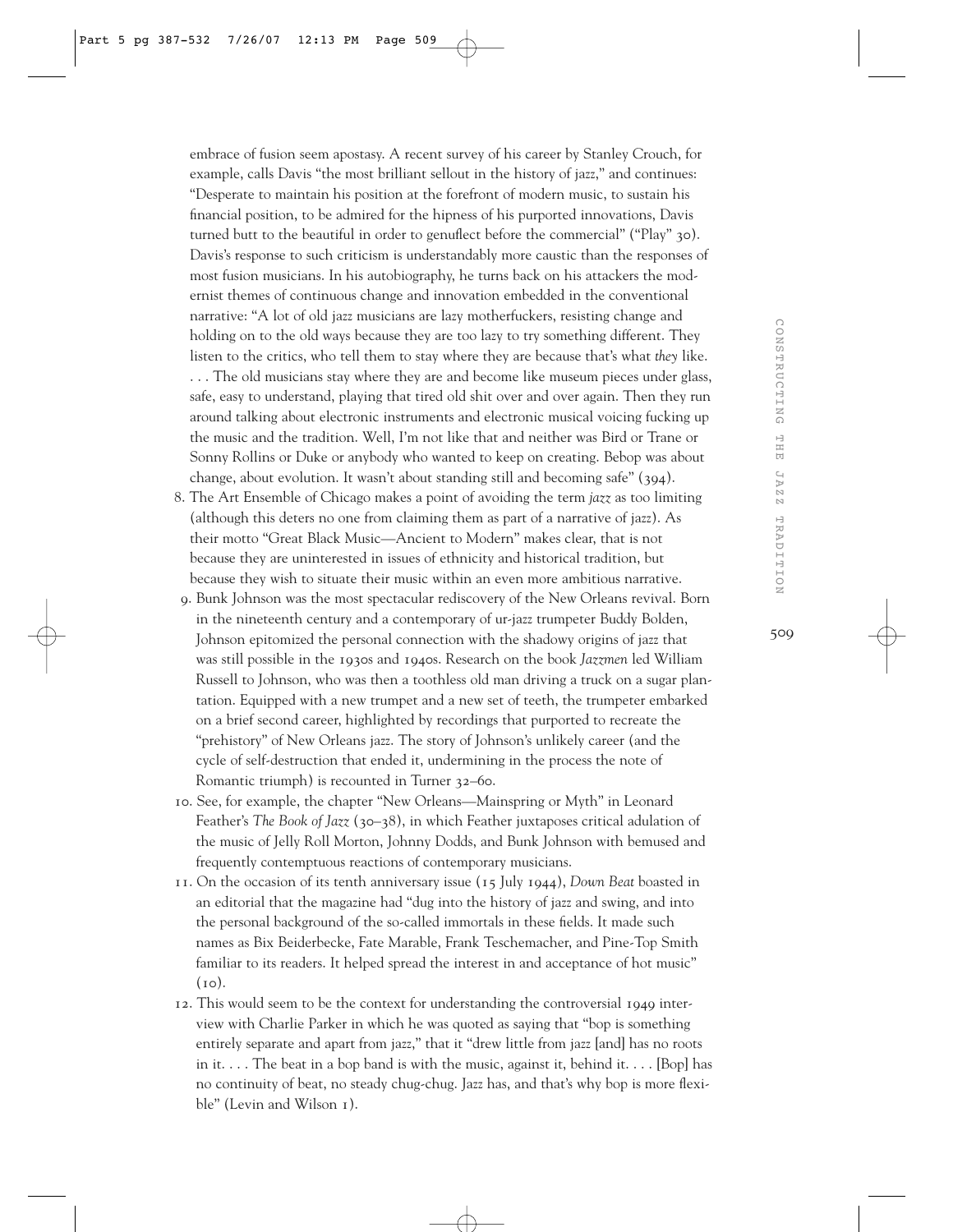- 13. *Jazz community* in this sense is meant to include not only musicians, but also critics, aficionados, industry professionals—all those who constitute the close-knit social context in which the music is produced and received. The term was popularized by the landmark sociological study of Alan P. Merriam and Raymond W. Mack, "The Jazz Community" (*Social Forces* 38 [1960], 211–22).
- 14. See, for example, *Modern Jazz* by Morgan and Horricks, which includes a discussion of the growth of bebop from the "logical evolutionary tree" of jazz that is ripe with organic metaphors. "In jazz every seed of evolution has been sown in the solo styles of a scattered handful of musicians, and only with the final co-ordination of their principles has the new school been wrought.  $\ldots$  By 1939 the seeds were germinating" (20). These tender shoots sprang up while "swing . . . was a dying force," and had to compete against "the clinging tendrils of commercialism" (19) through the "age-old process known as the 'survival of the fittest' " (60). With the establishment of the bebop movement, "jazz was again a living music" (71).
- 15. The same may be said of another Martin Williams production, the anthology of recordings called *The Smithsonian Collection of Classic Jazz* (1973, rev. 1987). The selections in the anthology were chosen judiciously by Williams for their intrinsic artistic merit, but they are also arranged chronologically to form a history of style. As virtually the only comprehensive anthology of jazz recordings available, the *Smithsonian Collection* has become a staple of the classroom, and its selections the "canon" for the teaching of jazz history.
- 16. Gary Giddins's recent biography *Satchmo* is a brilliant attempt to rescue serious consideration of Armstrong from reductionist strategies that would isolate him from his popular context. Arguing that "a jazz aesthetics incapable of embracing Armstrong whole is unworthy of him," Giddins insists: "Armstrong was an artist who happened to be an entertainer, an entertainer who happened to be an artist—as much an original in one role as the other" (32).
- 17. Leonard Feather's survey of bebop, for example, pointedly refuses to follow the habit of ascribing the creation of bebop to the fortuitous contribution of a handful of musicians. "There has been a tendency, in recalling the manner in which bop took shape, to focus on a few individuals, mainly Parker and Gillespie. . . . Yet over the years evidence has gradually come to light that bebop in its various manifestations, as a harmonic, melodic and rhythmic outgrowth of what had preceded it, was a logical and perhaps inevitable extension; possibly it would have happened along largely similar lines without the existence of either Parker or Gillespie" ("Bebop" 98).
- 18. "Beginning at the same point (popular and religious vocal music) and passing through the same stages (instrumental polyphony, accompanied melody, symphonic music, and so on)," writes Hodeir, "jazz does indeed seem to have retraced in five decades the road that European music took ten centuries to cover" (35–36). Feather observes that ". . . we find that a period extending from 590, when Gregory became Pope, until 1918, when Debussy died, produced developments in music for which a corresponding degree of development in jazz was accomplished between about 1897 and 1957—a ratio of more than 1300 years against 60, which means that jazz has been evolving more than 20 times as fast" (*Book of Jazz* 37).
- 19. For an overview of the process by which jazz performances were adapted to the formality of the concert hall, see my article "The Emergence of the Jazz Concert, 1935–1945."
- 20. Officially known as the Miles Davis Nonet, this groundbreaking group included vet-

tell the story **tell the story**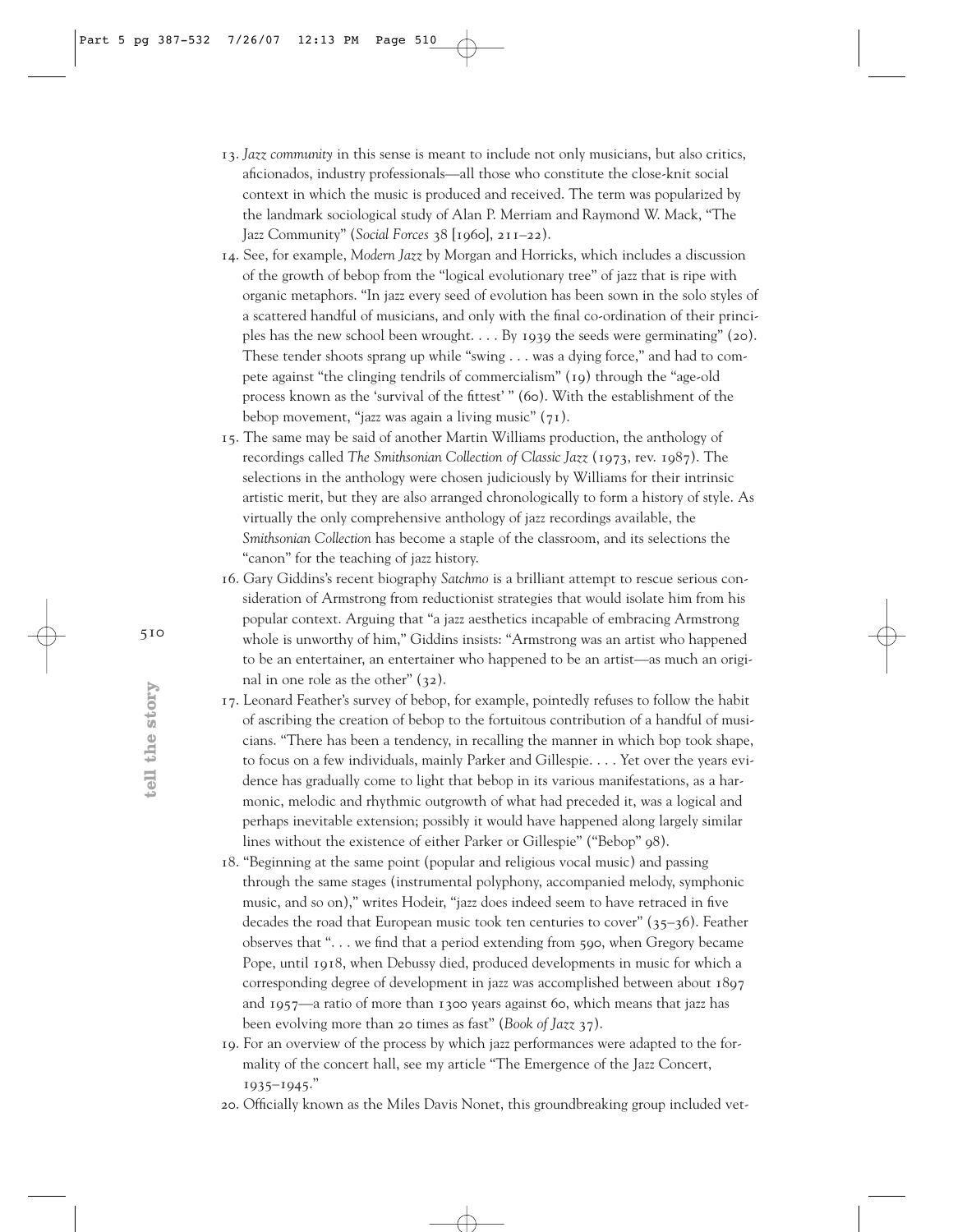eran black beboppers (Max Roach, John Lewis, J. J. Johnson), white musicians normally associated with the cool school (Lee Konitz and Gerry Mulligan), and Davis's longtime white collaborator, Canadian-born arranger Gil Evans.

- 21. See Rosenthal for a discussion of the varieties of music included under the *hard bop* label.
- 22. It is interesting to note that Albert Murray's *Stomping the Blues*, which treats jazz as a music indistinguishable from the "good-time" music of the blues, deals only glancingly with development in jazz after Charlie Parker. Of Ornette Coleman, Murray says: "Some of his most enthusiastic supporters regard his innovations as representing a radical break with all tradition and others hear in them a return to the deepest roots of the blues idiom; but as of 1976 . . . Coleman compositions . . . seem to be better known and better received by concert-goers and patrons of 'new thing' nightclubs than by traditional dance-hall, honky-tonk, night-club, and holiday revelers" (228).
- 23. Significantly, one adjective used by critics of the 1950s to describe hard bop was *regressive*. See, for example, Martin Williams's ironically titled article "The Funky–Hard Bop Regression," which defends hard bop as a progressive form. According to Williams, in purely stylistic terms hard bop "is taking up certain pressing problems where they were left in the middle forties and is working out the solution" (*Art* 234).
- 24. Karl Lippegaus offers a typical summation of the birth of fusion: "In 1970, [a year after the recording was made,] when trumpeter Miles Davis brought out a double lp album under the title *Bitches' Brew*, the jazz world saw in a flash that this music marked a turning point in the history of jazz. *Bitches' Brew* became the starting point for a new phase of development. With this recording the period after Free Jazz had begun—or rather, Free Jazz had been joined by a new trend in style which was indeed fundamentally different  $\ldots$  " (156).
- 25. The reference is to the so-called "Whig interpretation of history," the title of a 1931 book by Herbert Butterfield that criticized the teleological tendency of liberal historians to view the history of mankind as leading inexorably toward an ideal of democratic freedom. "The whig historian can draw lines through certain events, some such line as that which leads to modern liberty. . . . The total result of this method is to impose a certain form upon the whole historical story, and to produce a scheme of general history which is bound to converge beautifully upon the present—all demonstrating throughout the ages the working of an obvious principle of progress . . ." (Butterfield 12).
- 26. As Stanley Crouch commented mordantly (in a reference to the history of the Umbria Jazz Festival in Perugia, Italy), "Music with melody, harmony, and instrumental control was considered the art of repression and the symbol of the enslavement of black people, while the opportunists of the 'avant-garde' were celebrated as the voices of freedom" (*Notes* 248).
- 27. The term seems to have been used first by Stanley Dance, as in a 1961 reference to "the 'swing' or 'mainstream' idiom"  $(13)$ . It is clear from the context that this swing "mainstream" is defined by its position between the reactionary music of the New Orleans revival and the radical bebop movement: "By the end of 1949 the small group was securely established as the chief medium of jazz expression . . . whether playing blues, Dixieland, mainstream or modern jazz" (27).
- 28. Wynton Marsalis, for example, rails against "those who profess an openness to everything—an openness that in effect just shows contempt for the basic values of the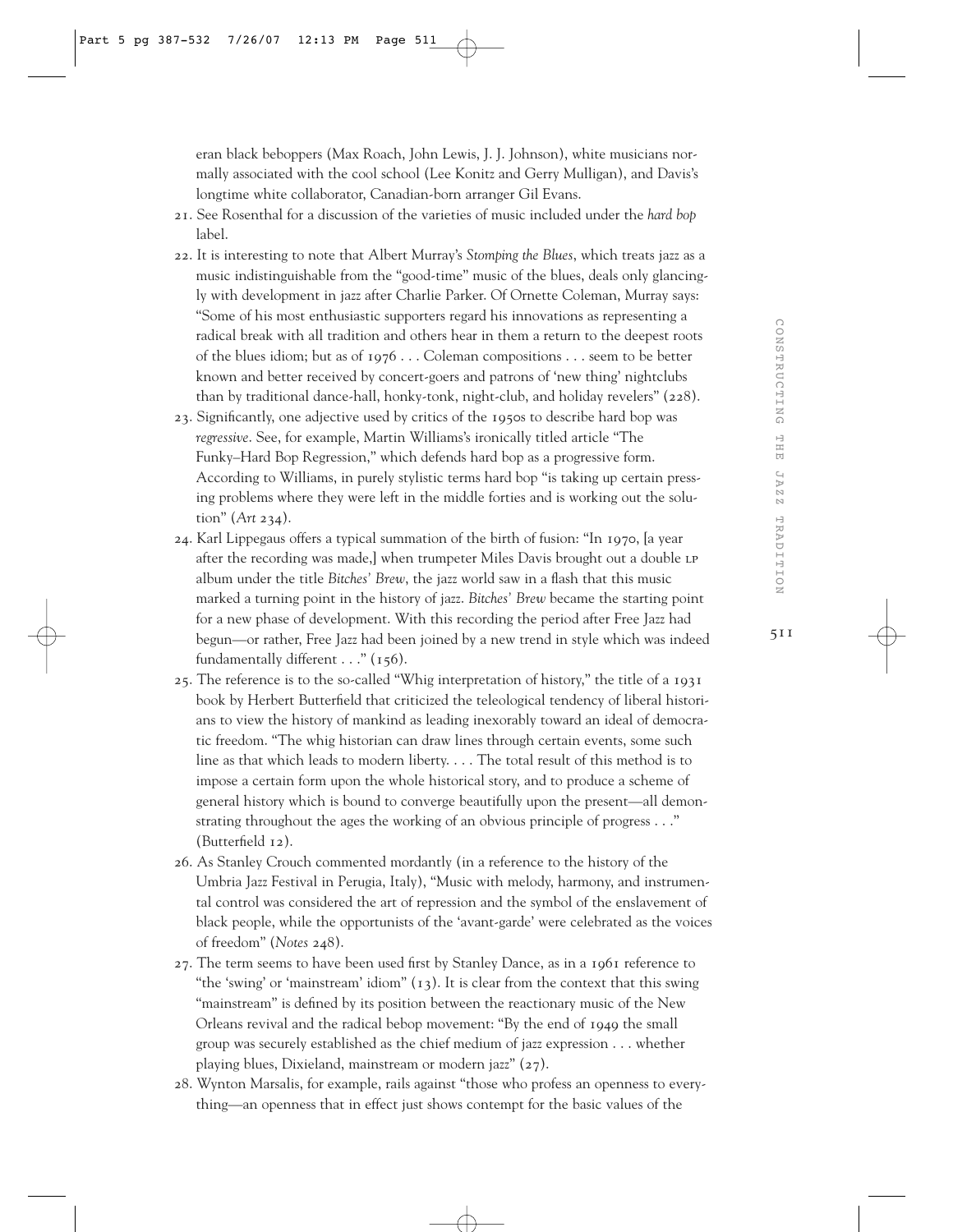music and of our society. . . . Their disdain for the specific knowledge that goes into jazz creation is their justification for saying that everything has its place. But their job should be to define that place—is it the toilet or the table?"  $(z_1)$ .

 $\overline{\phantom{a}}$ 

#### WORKS CITED

- Attali, Jacques. *Noise: The Political Economy of Music*. Trans. Brian Massumi. Minneapolis: U of Minnesota P, 1985.
- Avakian, George M. "Where Is Jazz Going?" *Down Beat* Sept. 1939: 9.
- Berendt, Joachim-Ernst. *The Jazz Book: From New Orleans to Rock and Free Jazz*. Trans. Dan Morgenstern and Helmut and Barbara Bredigkeit. New York: Hill, 1975.
- \_\_\_\_, ed. *The Story of Jazz: From New Orleans to Rock Jazz*. Englewood Cliffs: Prentice, 1978.
- Beuttler, Bill. "The Jack DeJohnette Interview." *Down Beat* Sept. 1987: 16–19.
- Blesh, Rudi. *Shining Trumpets: A History of Jazz*. New York: Knopf, 1946.
- Boyer, Richard. "Bop." *New Yorker* 3 July 1948: 26–32.
- Butterfield, Herbert. *The Whig Interpretation of History*. London: Bell, 1931.
- Collier, James Lincoln. *The Making of Jazz: A Comprehensive History*. Boston: Houghton, 1978.
- Crouch, Stanley. *Notes of a Hanging Judge*. New York: Oxford up, 1990.
- \_\_\_\_. "Play the Right Thing." *New Republic* 12 Feb. 1990: 30–37.
- Dance, Stanley. *Jazz Era: The Forties*. London: MacGibbon and Kee, 1961.
- Davis, Francis. *In the Moment: Jazz in the 1980s*. New York: Oxford up, 1986.
- Davis, Miles, with Quincy Troupe. *Miles: The Autobiography*. New York: Simon, 1989.
- DeVeaux, Scott. "The Emergence of the Jazz Concert, 1935–1945." *American Music* 7.1  $(1989): 6-29.$
- Ellison, Ralph. *Shadow and Act*. 1964. New York: nal, 1966.
- Feather, Leonard. "Bebop, Cool Jazz, Hard Bop." Berendt, *Story* 96–114.
- \_\_\_\_. *The Book of Jazz*. New York: Meridian, 1957.
- \_\_\_\_. *The Encyclopedia of Jazz*. Rev. ed. New York: Bonanza, 1960.
- \_\_\_\_. *Inside Be-Bop*. New York: Robbins, 1949.
- \_\_\_\_. "Jazz Is Where You Find It." *Esquire* Feb. 1944: 35, 129–30.
- Giddins, Gary. *Satchmo*. New York: Doubleday, 1988.
- Gridley, Mark. *Jazz Styles: History and Analysis*. 3rd ed. Englewood Cliffs: Prentice, 1988.
- Hawes, Hampton, and Don Asher. *Raise Up Off Me: A Portrait of Hampton Hawes*. New York: Coward, McCann, Geoghegan, 1974.
- Hobsbawm, E. J. "Some Like It Hot." *New York Review of Books* 13 Apr. 1989: 32–34.
- Hodeir, André. *Jazz: Its Evolution and Essence*. Trans. David Noakes. New York: Grove, 1956.
- Jones, LeRoi [Amiri Baraka]. *Blues People: Negro Music in White America*. New York: Morrow, 1963.
- Kart, Larry. "Provocative Opinion: The Death of Jazz?" *Black Music Research Journal* 10.1  $(1990): 76-81.$
- Larkin, Philip. *All What Jazz: A Record Diary 1961–1971*. Rev. ed. New York: Farrar, 1985.
- Levin, Michael, and John S. Wilson. "No Bop Roots in Jazz: Parker." *Down Beat* 9 Sept. 1949: 1, 12.
- Lippegaus, Karl. "Rock Jazz." Berendt, *Story* 154–71.
- Litweiler, John. *The Freedom Principle: Jazz after 1958*. New York: Morrow, 1984.

512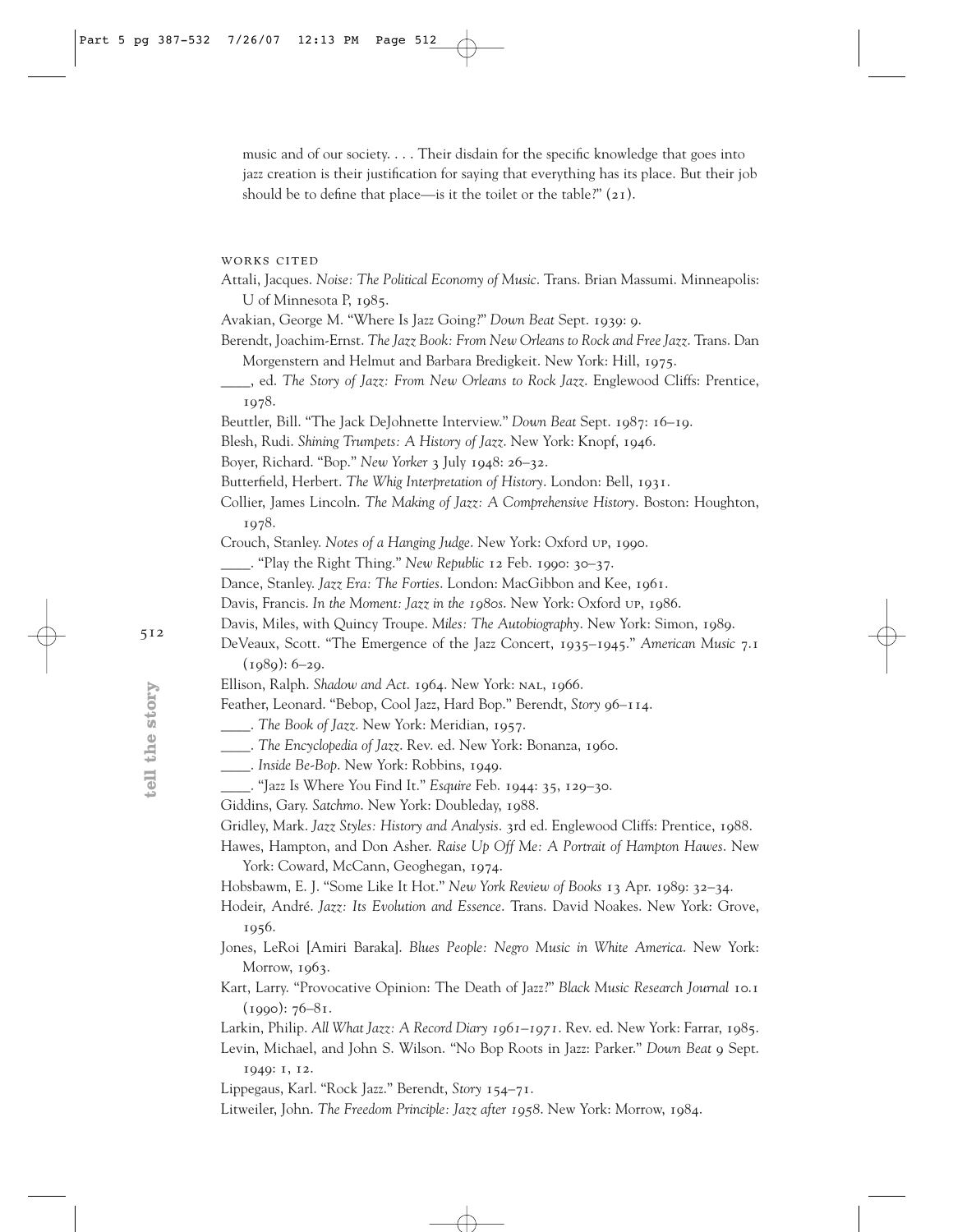Mandel, Howard. "The Wynton Marsalis Interview." *Down Beat* July 1984: 16–19, 67. Marsalis, Wynton. "What Jazz Is—and Isn't." *New York Times* 31 July 1988, Arts & Leisure: 21, 24 Martin, Henry. *Enjoying Jazz*. New York: Schirmer, 1986. McCalla, James. *Jazz: A Listener's Guide*. Englewood Cliffs: Prentice, 1982. Megill, Donald D., and Richard S. Demory. *Introduction to Jazz History*. Englewood Cliffs: Prentice, 1984. Mezzrow, Milton "Mezz," and Bernard Wolfe. *Really the Blues*. New York: Random, 1946. Miller, Paul Eduard. "The Rhythm Section." *Esquire* Jan. 1945: 86. \_\_\_\_. "Roots of Hot White Jazz are Negroid." *Down Beat* Apr. 1937: 5. Morgan, Alun, and Raymond Horricks. *Modern Jazz: A Survey of Developments since 1939*. London: Gollancz, 1956. Murray, Albert. *Stomping the Blues*. 1976. New York: Vintage, 1982. Ostransky, Leroy. *Understanding Jazz*. Englewood Cliffs: Prentice, 1977. Panassié, Hugues. *Hot Jazz: The Guide to Swing Music*. Trans. Lyle and Eleanor Dowling. New York: Witmark, 1936. \_\_\_\_. *The Real Jazz*. Trans. Anne Sorelle Williams. Adapted for American publication by Charles Edward Smith. New York: Smith and Durrell, 1942. \_\_\_\_. *The Real Jazz*. Rev. ed. New York: Barnes, 1960. Radano, Ronald M. "The Jazz Avant-Garde and the Jazz Community: Action and Reaction." *Annual Review of Jazz Studies* 3 (1985): 71–79. Ramsey, Frederic, Jr., and Charles Edward Smith, eds. *Jazzmen*. New York: Harcourt, 1939. Rosenthal, David H. "Hard Bop and its Critics." *Black Perspective in Music* 16.1 (1988): 21–29. Russell, Ross. "Bebop." Williams, *Art* 187–214. 514 Sancton, Thomas. "Horns of Plenty." *Time* 22 Oct. 1990: 64–71. Santoro, Gene. "Miles Davis the Enabler: Part II." *Down Beat* Nov. 1988: 16–19. \_\_\_\_. "The Spyro Gyra Interview." *Down Beat* Sept. 1986: 20–22. Sargeant, Winthrop. *Jazz: Hot and Hybrid*. New and enlarged ed. New York: Dutton, 1946. Schuller, Gunther. *Early Jazz: Its Roots and Musical Development*. New York: Oxford up, 1968. \_\_\_\_. *The Swing Era: The Development of Jazz, 1930–1945*. New York: Oxford up, 1989. Shih, Hsio Wen. "The Spread of Jazz and the Big Bands." *Jazz: New Perspectives on the* 

Lott, Eric. "Double V, Double-Time: Bebop's Politics of Style." *Callaloo* 36 (1988):

597–605.

*History of Jazz by Twelve of the World's Foremost Jazz Critics and Scholars*. Ed. Nat Hentoff

and Albert J. McCarthy. New York: Rinehart. 1959. 171–88.